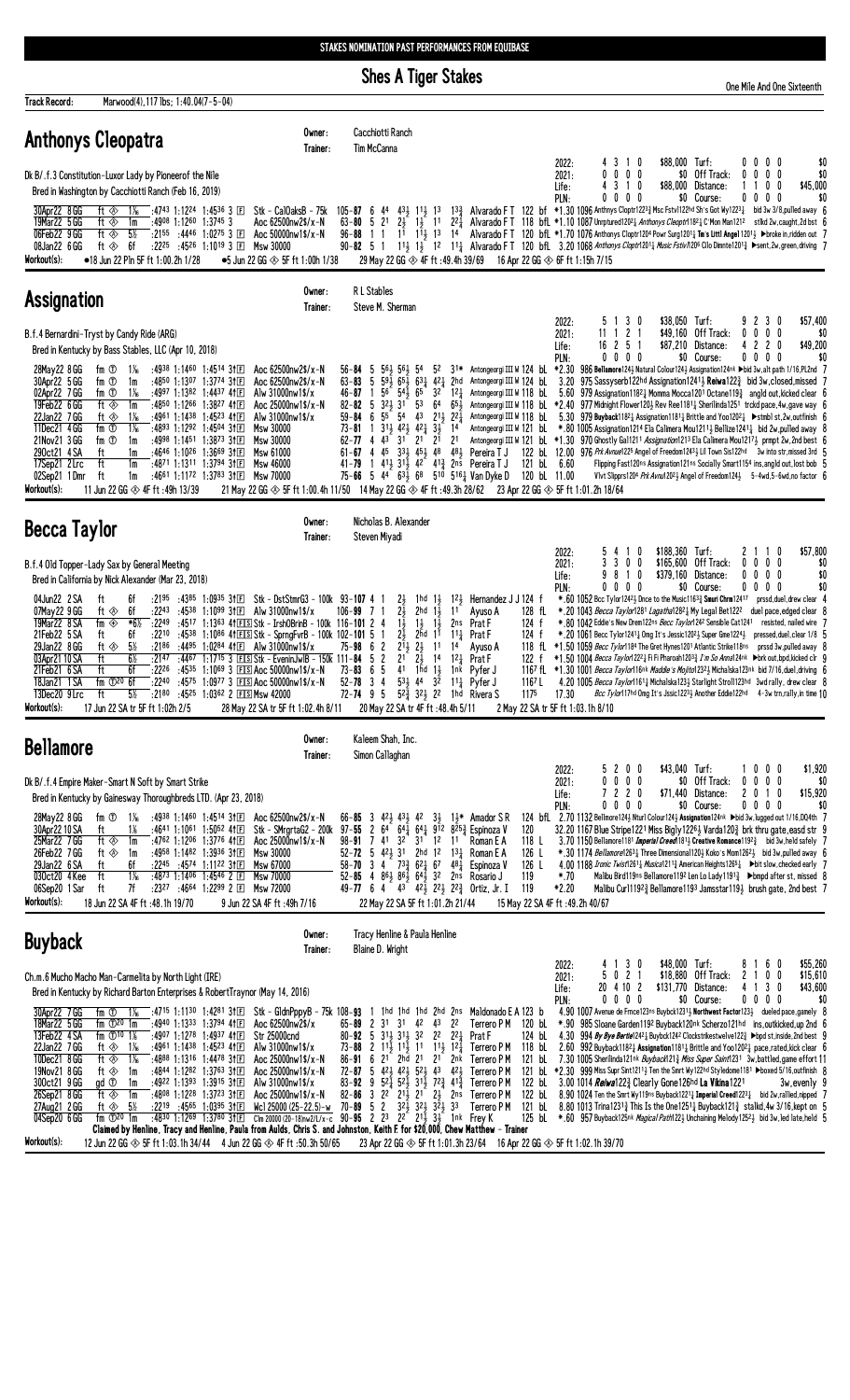| <b>Bye Bye Bertie</b>                                                                                                                                                                                                                                                                                                                                                                                                                                                                                                                                                                                                                                                                                                                                                                                                                                                                                                                                                                            | Owner:<br>Trainer:                                                                                                                                                                                                                                                                                                                                                                                                                                                                                                                                                                                                                                                   | All Schlaich Stables LLC, Gatto Racing, LLC, or Cahill, et al<br>Leonard Powell                                                                                                                                                                                                                                                                                                                                                                                                                                                                                                                                                                                                                                                                                                                                                                                                                |                                                                                                                                                                                                                                                                                                                  |                                                                                                                                                                                                                                                                                                                                                                                                                                                                                                                                                                                                                                                                                                                                                                                                                                                                                                                                                                                                                                                                                                                                                                                                                                                                                                                                                                                                                                                      |
|--------------------------------------------------------------------------------------------------------------------------------------------------------------------------------------------------------------------------------------------------------------------------------------------------------------------------------------------------------------------------------------------------------------------------------------------------------------------------------------------------------------------------------------------------------------------------------------------------------------------------------------------------------------------------------------------------------------------------------------------------------------------------------------------------------------------------------------------------------------------------------------------------------------------------------------------------------------------------------------------------|----------------------------------------------------------------------------------------------------------------------------------------------------------------------------------------------------------------------------------------------------------------------------------------------------------------------------------------------------------------------------------------------------------------------------------------------------------------------------------------------------------------------------------------------------------------------------------------------------------------------------------------------------------------------|------------------------------------------------------------------------------------------------------------------------------------------------------------------------------------------------------------------------------------------------------------------------------------------------------------------------------------------------------------------------------------------------------------------------------------------------------------------------------------------------------------------------------------------------------------------------------------------------------------------------------------------------------------------------------------------------------------------------------------------------------------------------------------------------------------------------------------------------------------------------------------------------|------------------------------------------------------------------------------------------------------------------------------------------------------------------------------------------------------------------------------------------------------------------------------------------------------------------|------------------------------------------------------------------------------------------------------------------------------------------------------------------------------------------------------------------------------------------------------------------------------------------------------------------------------------------------------------------------------------------------------------------------------------------------------------------------------------------------------------------------------------------------------------------------------------------------------------------------------------------------------------------------------------------------------------------------------------------------------------------------------------------------------------------------------------------------------------------------------------------------------------------------------------------------------------------------------------------------------------------------------------------------------------------------------------------------------------------------------------------------------------------------------------------------------------------------------------------------------------------------------------------------------------------------------------------------------------------------------------------------------------------------------------------------------|
| Dk B/.m.6 Alternation-Dream of Bertie by Ready's Image<br>Bred in Kentucky by Brereton C. Jones (Jan 26, 2016)<br>18Jun22 7 SA<br>:4696 1:1109 1:4346 31回<br>ft<br>1‰<br>21May 22 9 SA<br>fm $420 *6\%$<br>$:22^{12}$ $:43^{77}$ 1:1300 41 E<br>30Apr22 10 SA<br>1%<br>:4641 1:1061 1:5052 411回<br>ft<br>fm $42014$<br>20Mar22 3 SA<br>:4671 1:3655 2:0141 411回<br>13Feb22 4 SA<br>fm $\Phi$ <sup>10</sup> 1%<br>:4907 1:1278 1:4937 41 $E$<br>:4897 1:1339 1:3722 4111<br>17Jan22 9 SA<br>fm $\mathbb{D}^{20}$ 1m<br>:4727 1:1187 1:3891 41回<br>09Jan22 8 SA<br>ft<br>1m<br>$1\frac{1}{6}$<br>05Dec21 9Lrc<br>ft<br>:4554 1:0981 1:4297 311回<br>:4694 1:1231 1:3798 31回<br>110ct21 10 SA<br>ft<br>1m<br>:4754 1:1176 1:3777 3111<br>22Aug21 3Dmr<br>ft<br>1m<br>Claimed by Gatto Racing LLC, All Schlaich Stables LLC, Powell, Mathilde, Spencer, Arthur an from Hat Trick Racing and Madden Racing for<br>\$40,000, Wong Jonathan - Trainer<br>Workout(s):<br>11 Jun 22 SA 4F ft : 48.2h 19/58 | Stk - SntMariaG2 - 200k 81-71 2 55<br>Stk - MizdrctinL - 75k<br>Stk - SMrgrtaG2 - 200k 102-81 8 3 <sup>11</sup> <sub>2</sub> 3 <sup>1</sup> <sub>2</sub> Str 25000 106-86 6 5 <sup>5</sup> 5 <sup>4</sup><br><b>Str 25000cnd</b><br><b>Str 25000</b><br><b>Str 25000</b><br>Aoc 50000nw1\$/x<br>Aoc 40000nw1\$/x-c<br>3 Jun 22 SA 4F ft: 48h 7/46                                                                                                                                                                                                                                                                                                                    | 5 <sup>4</sup><br>$53\frac{1}{2}$ 512 619<br>5 <sup>4</sup><br>$82 - 98$ 6 2<br>55<br>44<br>21<br>3nk 34<br>481<br>$5^{2}$ $\frac{3}{4}$ $1^{1}$ $\frac{1}{2}$ $1^{1}$ $\frac{1}{2}$<br>$86 - 95$ 7 11 11 $11\frac{11}{2}$ 11 $\frac{11}{2}$<br>$12\frac{1}{4}$<br>12<br>71-88 1 31 <sup>1</sup> / <sub>2</sub> 4 <sup>2</sup> 4 <sup>2</sup> 4 <sup>3</sup> / <sub>4</sub><br>$1^{2^{3}}$<br>$32^{2}$ $31$<br>$\overline{3}$<br>1hd 11<br>$87 - 93$<br>Stk - BayakoaG3 - 100k 108-67 3 3 <sup>2</sup> 2hd 4 <sup>4</sup> 5 <sup>14</sup> 6 <sup>22</sup> / <sub>4</sub> Cedillo A<br>75-90 8 643 63 2hd 12 153 Prat F<br>69-79 3 42 213 563 583 6123 Hernandez J J 123 fL<br>14 May 22 SA 4F ft : 49.3h 27/37                                                                                                                                                                                 | 122<br>Espinoza V<br>122<br>Espinoza V<br>120<br>Herrera D A<br>124 L<br>Espinoza V<br>124 L<br>Espinoza V<br>124 L<br>Espinoza V<br>124 L<br>1 <sup>ns</sup> Prat F<br>119<br>124 L<br>23 Apr 22 SA 4F ft :49h 29/62                                                                                            | \$127,038<br>\$124,460 Turf:<br>7410<br>9<br>2022:<br>-4<br>$\mathbf{1}$<br>2021:<br>-3<br>2<br>\$119,408 Off Track:<br>\$32,860<br>9<br>0<br>3<br>11<br>0<br>26 11 2 2<br>\$355,848<br>Distance:<br>0<br>\$43,408<br>Life:<br>5<br>-1<br>$0\ 0\ 0\ 0$<br>\$0 Course:<br>00<br>0<br>0<br>\$0<br>PLN:<br>8.90 1110 Private Mission124 $\frac{3}{4}$ Blue Stripe126 $\frac{1}{2}$ Varda1224 $\frac{1}{2}$ $\blacktriangleright$ crowded st, 4−3wd 2nd 6<br>8.50 1125 Leggs Glore1241 Bye Bye Bertie122 $\frac{3}{4}$ Royal Address1242 $\frac{1}{4}$ Dost pth into trn, clsd 6<br>17.30 1114 Blue Stripe 1221 Miss Bigly 1226 Warda 120 $\frac{3}{4}$ 3deep, led past 1/4, wkn 9<br>*.50 1120 By By Brti124ns Tourneso1122 <sup>2</sup> ‡Clockstrikestwelve1225 ▶pulled,clear uppr,held 7<br>$*1.50$ 1109 By Bye Bertie1242 buybck1242 Clockstrikestwelve122 $\frac{3}{4}$ rated ins, stayed clear 9<br>2.80 1095 Bye Bye Bertie12423 Kleen Krm122nk Clearly Gone124ns ▶pull/stdy1st,4dp rally {<br>$*1.10$ 1107 <i>By By Brti</i> 124ns Bristol Byou1221 <i>Midnight Jmboree</i> 122 <sub>4</sub> bid 3deep, duel, prvaild 6<br>17.50<br>As Tm Gs By12411 Wrrn's Shwtm1215 Mon1ght d'Oro11831 bid 3deep 9/16, tired 6<br>5.30 1083 Bye Bye Bertie12453 Moraz12033 Stella Noir1203 bid 4-3dp, kicked clear 8<br>4.80<br><i>Samural Charm</i> 123 $\frac{3}{4}$ California Kook1255 $\frac{1}{2}$ Fi Fi Pharoah1203 $\frac{1}{4}$ ▶checked 1st, faded 6 |
| <b>Creative Romance</b>                                                                                                                                                                                                                                                                                                                                                                                                                                                                                                                                                                                                                                                                                                                                                                                                                                                                                                                                                                          | Owner:                                                                                                                                                                                                                                                                                                                                                                                                                                                                                                                                                                                                                                                               | Alan G. Mindell                                                                                                                                                                                                                                                                                                                                                                                                                                                                                                                                                                                                                                                                                                                                                                                                                                                                                |                                                                                                                                                                                                                                                                                                                  |                                                                                                                                                                                                                                                                                                                                                                                                                                                                                                                                                                                                                                                                                                                                                                                                                                                                                                                                                                                                                                                                                                                                                                                                                                                                                                                                                                                                                                                      |
| Dk B/.m.6 Creative Cause-Chance Romance by Wild Event<br>Bred in Kentucky by Bret Jones (May 10, 2016)<br>:4911 1:1361 1:4533 31 $E$<br>27May22 6 GG<br>ft $\otimes$ 1 <sup>1</sup> / <sub>6</sub><br>:4848 1:1279 1:4523 4111<br>22Apr22 6 GG<br>ft ◈<br>$1\%$<br>25Mar22 7 GG<br>:4762 1:1206 1:3776 41 $E$<br>ft ⊗<br>1m<br>19Feb22 6 GG<br>ft $\otimes$<br>:4850 1:1266 1:3827 4111<br>1m<br>020ct21 9 GG<br>ft $\otimes$<br>:4728 1:1144 1:3719 3111<br>1m<br>06Sep21 2 GG<br>$1\%$<br>:4989 1:1421 1:4625 311回<br>ft ⊗<br>06Aug21 4 GG<br>ft $\otimes$<br>1m<br>:4847 1:1320 1:3873 3†国<br>18Jun21 6 Pln<br>ft<br>1‰<br>:4882 1:1302 1:4592 31回<br>$1\%$<br>:4928 1:1315 1:4553 311回<br>30May21 7 GG<br>ft ◈<br>08May21 6 GG<br>ft $\otimes$<br>:5017 1:1426 1:3990 3†匣<br>1m<br>Workout(s):<br>18 Jun 22 Pln 5F ft 1:04.3h 27/28                                                                                                                                                          | Trainer:<br>Aoc 32000nw1\$/x<br>Aoc 25000nw1\$/x<br>Aoc 25000nw1\$/x<br>Aoc 25000nw1\$/x<br>Aoc 62500nw2\$/x-N<br>Aoc 25000nw1\$/x<br>Aoc 25000nw1\$/x<br>Aoc 32000nw1\$/x<br>Aoc 32000nw1\$/x<br>Aoc 25000nw1\$/x<br>9 Jun 22 GG $\otimes$ 4F ft :49.2h 2/5                                                                                                                                                                                                                                                                                                                                                                                                         | Tim McCanna<br>$73 - 80$ 2<br>32} 32} 32} 53} 53<br>$2\frac{1}{2}$ $1\frac{1}{2}$ $2\frac{1}{2}$<br>$89 - 83$ 6 $21\frac{1}{2}$ $21$<br>97-87 2 3 <sup>1</sup> 4 <sup>2</sup> / <sub>2</sub> 4 <sup>1</sup> / <sub>2</sub> 3 <sup>2</sup> / <sub>2</sub> 3 <sup>2</sup> / <sub>2</sub><br>$53\frac{1}{2}$ $62$ $42$ $42\frac{1}{2}$ $42\frac{5}{4}$<br>$\mathbf{3}$<br>79-87<br>$2 \, 42^{\circ} \, 32$<br>$33\frac{1}{2}$ 74 $\frac{1}{4}$<br>$102 - 78$<br>$89\frac{1}{4}$<br>$3^{11}$ $3^{2}$ $3^{1}$ $3^{2}$ $3^{1}$ $1$ hd<br>$\overline{1}$<br>$57 - 75$<br>$31^{6}$ $41^{3}_{4}$ $31^{1}_{2}$ $42^{7}$<br>$2^{3}\frac{1}{4}$<br>82-82<br>$\overline{1}$<br>$86 - 84$ 3 $21\frac{1}{2}$ $2\frac{1}{2}$ $2h\bar{d}$ 21 $21$<br>74-88 3 $53\frac{1}{4}$ $5\frac{1}{3}$ $53$ 33 $31\frac{3}{4}$ Ayuso A<br>56-86 3 632 521 521 212 2hd Ayuso A<br>21 May 22 GG $\otimes$ 4F ft :49.4h 33/69 | Gomez A<br>Espinoza A<br>121 bL<br>Alvarado F T<br>Ayuso A<br>118 bL<br>Ayuso A<br>Ayuso A<br>Ayuso A<br>Ayuso A<br>125 bL 1.70<br>14 May 22 GG $\otimes$ 5F ft 1:01.2h 24/61                                                                                                                                    | 4011<br>$$12,400$ Turf:<br>8001<br>\$7,350<br>2022:<br>$10 \t2 \t4 \t2$<br>\$64,260 Off Track:<br>\$0<br>2021:<br>0<br>$0\,0\,0$<br>36 5 7 7<br>\$169,010 Distance:<br>11 2 4 1<br>\$75,860<br>Life:<br>\$7,020 Course:<br>\$5,400<br>PLN:<br>2010<br>0<br>1<br>-1<br>$\mathbf{0}$<br>122 bl 3.40 1265 Trojan Clubhouse 128ns Imperial Creed12213 Misty Cat12213 stlk 2-3w, no rally 6<br>4.50 1267 Impril Cred118½ Crtiv Romnc1213 $3/2$ Brittle nd Yoo1182 $\frac{1}{2}$ 4w 3/4,bid 2w,2nd best 6<br>119 bl. 6.30 1238 Bellmore1181 <i>Imperil Creed</i> 181 <sub>2</sub> Creative Romance119 <sup>23</sup> > stdy 3/4, outfinished 7<br>5.60 1262 Midnight Flower120 } Rev Ree1181 } Sherilinda1251 ▶in tight 1/4, outfinish 6<br>126 bL 13.00 1274 Tim Voyge126½ I'm Rockette126½ Clockstrikestwelve1262½ ▶chck 3/4,2w,faded G<br>122 bl *1.00 1281 Crtive Romnce 122hd Mybluebell1221 She's So Pretty 122hd Dins, tk up 1/4, surged 4<br>123 bl *1.40 1278 Tim Voyg12331 Crtiv Romnce123hd She's So Pretty1275 2-3w, outfinished, up 2d 5<br>Mulhim1251 Creative Romance125hd Mischievous Curlin12573 stlkd, 4w, outkicked 4<br>123 bL *2.30 1238 Gttin Sidwys1231 Miss Indftigb1123 cretive Romnce1232 circled 4-5w, gaining 7<br>125 bl $*2.20$ 1230 Sh's So Prtty123hd Crtive Romnce1251 $\frac{1}{2}$ Mybluebell1234 $\frac{3}{4}$ 4w, swng wide, missed 6                                                                                  |
| Day Plan                                                                                                                                                                                                                                                                                                                                                                                                                                                                                                                                                                                                                                                                                                                                                                                                                                                                                                                                                                                         | Owner:<br>Trainer:                                                                                                                                                                                                                                                                                                                                                                                                                                                                                                                                                                                                                                                   | Tommy Town Thoroughbreds LLC<br>Jonathan Wong                                                                                                                                                                                                                                                                                                                                                                                                                                                                                                                                                                                                                                                                                                                                                                                                                                                  |                                                                                                                                                                                                                                                                                                                  |                                                                                                                                                                                                                                                                                                                                                                                                                                                                                                                                                                                                                                                                                                                                                                                                                                                                                                                                                                                                                                                                                                                                                                                                                                                                                                                                                                                                                                                      |
| Ch.f.4 Carpe Diem-Malibu Clan by Malibu Moon<br>Bred in Kentucky by Frederick C. Wieting (Jan 13, 2018)<br>05Jun22 4 GG<br>ft $\Leftrightarrow$ 6f<br>$:22^{22}:45^{22}1:09^{74}3$<br>20May 22 4 GG<br>$:21^{60}$ $:44^{73}$<br>fm $\mathbb{D}^{20}$ 5f<br>$5\%$<br>:2199<br>17Sep21 7 GG<br>ft $\otimes$<br>:4551 1:0407 3112<br>:46 <sup>71</sup> 1:1191 1:3789 3 $E$<br>21Aug21 6Dmr<br>ft<br>1m<br>17Jul21 7Pln ft<br>$5\%$<br>11Jun21 8 GG<br>ft ◈<br>6f<br>$:21^{77}$ $:45^{18}$ 1:0407 3 El Msw 30000<br>15May21 1 GG<br>ft $\otimes$ 5½<br>Workout(s):<br>•18 Jun 22 Sac 5F ft 1:00h 1/12                                                                                                                                                                                                                                                                                                                                                                                                | Alw 33000<br>:5638 3†⊞<br>Alw 33000<br>Aoc 62500nw2\$/x-N<br>$\overline{\phantom{1}}$ :22 <sup>39</sup> :46 <sup>03</sup> 1:04 <sup>28</sup> 3 ⊡ Aoc 50000nw1\$/x-N 83-83 3 4 $\bar{ }$ 1hd 1hd 11½ 11½ Roman E A<br>:2275 :4620 1:1166 3 $E$ Aoc 50000nw1\$/x-N<br>13 May 22 GG $\otimes$ 5F ft 1:02.1h 8/14 1 May 22 GG $\otimes$ 4F ft :50.1h 44/71                                                                                                                                                                                                                                                                                                               | 2hd 2hd 1 <sup>2</sup> 1 <sup>2</sup> $\frac{1}{4}$ Roman E A<br>$92 - 90$ 2 2<br>$2\frac{1}{2}$<br>$72 - 91$ 6 2<br>$21 \t21\frac{1}{2} \t21\frac{3}{4}$<br>$81 - 88$ 5 2<br>21<br>2 <sup>1</sup><br>$2^{1}$ 1 <sup>1</sup><br>Stk - TrryPineG3 - 100k 56-65 5 79 710 611 616 619 Valdivia, Jr. J 120 b 58.90<br>75-75 4 3 $2^{11}$ $2^{1}$ $2^{1}$ $4^{1}$ Orozco I<br>86-88 6 1 $3^{1\frac{1}{2}}$ 2 <sup>1</sup> / <sub>2</sub> 2 <sup>1</sup> 1 <sup>ns</sup> Orozco I                                                                                                                                                                                                                                                                                                                                                                                                                    | Roman E A<br>Roman E A<br>120 bL 2.70<br>$\bullet$ 23 Apr 22 GG $\otimes$ 5F ft :59.2h 1/64                                                                                                                                                                                                                      | \$26,400 Turf:<br>\$6,600<br>1010<br>2022:<br>2 1 1 0<br>5 3 0 0<br>\$55,760 Off Track:<br>0<br>$0\ 0\ 0$<br>\$0<br>2021:<br>\$82,160 Distance:<br>\$0<br>74<br>10<br>0<br>$0\,0\,0$<br>Life:<br>1 1 0 0<br>\$16,200 Course:<br>PLN:<br>0<br>$0\,0\,0$<br>\$0<br>122 bfl. 2.60 1292 Day Plan1222 & Northwest Factor1221 & Tip Top Gal1222 3 sent, kicked clear 5<br>122 bfl 5.60 1283 Carolina Mia12413 Day Plan1222 La Aguililla12211 trckd pace, 2nd best 6<br>120 bfl. 2.40 1217 Day Plan1203 Northwest Factor121nk Tip Top Gal1213 prmpt 2w, urged, dug in 6<br><i>Privte Mission</i> 1206 <sub>2</sub> I'm So Ann1227 <sub>3</sub> Forest Crwy1201 <sub>4</sub> traild early, no menace 7<br>Day Plan12011 Do You Hear That1212 Jeanne B12113 pace 2w, dug in 8<br>120 bL *1.50 1229 Amzen Grzen120hd Hot Rgeous118hd Emma's Dance1201 <sub>4</sub> >pnch st, 3w, outfnshed 5<br>120 bfl *1.60 1220 Dy Plan120ns Torrey's Girl120 <sup>3</sup> Exquisite Legacy1201 3 -4w, late rally, got up 6                                                                                                                                                                                                                                                                                                                                                                                                                                                 |
| <b>Ellamira</b>                                                                                                                                                                                                                                                                                                                                                                                                                                                                                                                                                                                                                                                                                                                                                                                                                                                                                                                                                                                  | Owner:<br>Trainer:                                                                                                                                                                                                                                                                                                                                                                                                                                                                                                                                                                                                                                                   | Cole Ranch Partners, LP<br><b>Steven Specht</b>                                                                                                                                                                                                                                                                                                                                                                                                                                                                                                                                                                                                                                                                                                                                                                                                                                                |                                                                                                                                                                                                                                                                                                                  |                                                                                                                                                                                                                                                                                                                                                                                                                                                                                                                                                                                                                                                                                                                                                                                                                                                                                                                                                                                                                                                                                                                                                                                                                                                                                                                                                                                                                                                      |
| Ch.f.3 Street Boss-Tuesdays With P by Ghostzapper<br>Bred in California by Cole Ranch (May 11, 2019)<br>29May22 7 SA<br>fm $\mathbb{D}^{20}$ 1%<br>01May22 9 GG<br>fm ①<br>1m<br>19Mar22 5 GG<br>:4908 1:1260 1:3745 3<br>ft ◈<br>1m<br>12Feb22 9 SA<br>fm $\Leftrightarrow$<br>*6½<br>15Jan22 10 SA<br>fm ①<br>1m<br>26Nov21 8 GG<br>ft $\otimes$<br>6f<br>13Nov21 3 GG<br>$5\%$<br>ft ◈<br>5f<br>230ct21 7GG<br>ft ◈<br>:2251 :4597 1:1201 2 FS Msw 39000<br>020ct21 8 GG<br>- 6f<br>ft ◈<br>Workout(s):<br>22 May 22 GG ◈ 5F ft 1:00.2h 7/51 15 May 22 GG ◈ 5F ft 1:03.4h 52/60 24 Apr 22 GG ◈ 5F ft 1:01.1h 16/72 17 Apr 22 GG ◈ 1M ft 1:42.4h 2/2                                                                                                                                                                                                                                                                                                                                           | :4729 1:1137 1:4867 3 $E1$ Stk - HnymoonG3 - 100k 58-71 6 610 612 69<br>:4722 1:1213 1:3804 3 $EIS$ Stk - CampanileB - 75k 87-82 7 783 663 643 31 11<br>Aoc 62500nw2\$/x-N<br>$\frac{1}{2}$ :22 <sup>21</sup> :44 <sup>68</sup> 1:13 <sup>98</sup> 3 $\overline{E}$ Stk - SweetLfeG3 - 100k 67- <b>82</b> 1 7 10 <sup>7</sup> $\frac{3}{4}$ 10 <sup>7</sup> $\frac{1}{4}$ 94 42 <sup>5</sup> $\frac{1}{4}$<br>:4696 1:1140 1:3607 3 EISStk - CalCpOaksB - 200k 67-74 2 1081108174 711<br>$:21^{82}$ $:45^{33}$ 1:1141 2 $E$ Stk - GGDebtantB - 50k 78-80 6 4 46 46 11 1hd Martinez C<br>:2251 :4581 1:0358 2 囯 Aoc 50000nw1\$/x-N<br>:2157 :4580 :5856 2 E Msw 30000 | $56 - 73$ 1 44 $52\frac{1}{2}$ 52 44 46 $\frac{1}{2}$<br>44<br>$50 - 74$ 1 2<br>$31\frac{1}{2}$ $31\frac{1}{2}$ $32\frac{1}{2}$ $24\frac{1}{4}$ Martinez C<br>76-71 5 5 42, 31, 2hd 12, Martinez C<br>67-55 6 5 631 42 32 651 Martinez C                                                                                                                                                                                                                                                                                                                                                                                                                                                                                                                                                                                                                                                       | $5^8\frac{1}{2}$ 5 <sup>93</sup> / <sub>2</sub> Alvarado F T 124<br>Alvarado FT 120<br>Rivera S<br>115 L<br>124<br>Baze T<br>124<br>Baze T<br>122<br>120<br>119<br>119                                                                                                                                           | \$67,496 Turf:<br>\$65,000<br>2022:<br>100<br>4100<br>$\overline{c}$<br>\$71,310 Off Track:<br>2021:<br>10<br>$0\,0\,0\,0$<br>\$0<br>\$138,806 Distance:<br>9 3 1 0<br>$0\,0\,0\,0$<br>\$0<br>Life:<br>\$0 Course:<br>\$0<br>PLN:<br>$0\ 0\ 0\ 0$<br>00<br>00<br>23.60 1095 Ciro Mmoris12411 Islnd of Love12411 Bllet Dncing12041 ▶ came out st, svd ground 6<br>2.40 1100 Ellmira1201 Vincero Grande1201 $\frac{1}{4}$ Tam 's Little Angel 120ns circled 5w, edge clear 7<br>4.20 1093 Unraptured1202 $\frac{1}{4}$ Anthonys Cleopatral 182 $\frac{1}{4}$ C'Mon Man1212 off pace, no rally 6<br>29.00 1113 Ouraika 120hd Urban 12013 Kitty Kitana 1201 $\frac{1}{4}$ Most path 1/8, tip out 10<br>47.70 1113 Rose Dwson1241 <i>Big Novel</i> 1241½ Vivcious Vanessa1241½ ▶bit slw,chck early&1/8 12<br>6.30 1116 Ellamira 122hd Code Ribbon 122 <sup>1</sup> 3 Sen Sen122 <sup>3</sup> bid 4w, urged, held 8<br>4.10 1146 Rock the Belles1184 Ellmira1204 $\frac{3}{4}$ Gianna's Wild Cat120 <sup>2</sup> 2w, outkicked, 2nd best 4<br>3.60 1131 Ellamira11923 Ascendancy119nk <i>Tam's Little Angel</i> 1233 bid 4w, drew clear 10<br>5.10 1150 Sen Sen11923 Gold Rush Gall 213 Always Seeking1193 > bbl st, 3-4w, weakened 9                                                                                                                                                                                                                      |
| I'll Do It for You                                                                                                                                                                                                                                                                                                                                                                                                                                                                                                                                                                                                                                                                                                                                                                                                                                                                                                                                                                               | Owner:<br>Trainer:                                                                                                                                                                                                                                                                                                                                                                                                                                                                                                                                                                                                                                                   | Miller, Orsi or Schmitt<br>Quentin B. Miller                                                                                                                                                                                                                                                                                                                                                                                                                                                                                                                                                                                                                                                                                                                                                                                                                                                   |                                                                                                                                                                                                                                                                                                                  |                                                                                                                                                                                                                                                                                                                                                                                                                                                                                                                                                                                                                                                                                                                                                                                                                                                                                                                                                                                                                                                                                                                                                                                                                                                                                                                                                                                                                                                      |
| Gr/ro.m.5 Champ Pegasus-She's Icy Hot by Unusual Heat<br>Bred in California by Richard Barton Enterprises (Feb 23, 2017)<br>24Apr22 8 GG<br>fm $\mathbb{D}^{20}$ 1m<br>:4773 1:1209 1:3732 411回<br>12Mar22 9GG<br>$:22^{14}$ $:45^{32}$ 1:0350 41 $\textcircled{F}$<br>ft $\otimes$ 5½<br>22Feb22 8 Tup<br>fm $\overline{O}$ 1m<br>:4716 1:1107 1:3596 411回<br>20Nov21 3 Dmr<br>fm $\mathbb{D}^{18}$ 5f<br>:2298:4534<br>ft $\Leftrightarrow$ 6f<br>$:23^{13}$ $:45^{93}$ 1:10 <sup>04</sup> 31 $\text{F}$<br>310ct21 9 GG<br>170ct21 2 Fno<br>6f<br>:2338 :4575 1:1095 31 $E$<br>ft<br>29Aug21 7 GG<br>fm $\Phi^{20}$ 1%<br>:4832 1:1339 1:5256 31 $E$<br>25Jul21 7 GG<br>fm $\mathbb{D}^{20}$ 1m<br>05Jun21 9 GG<br>fm $\mathbb{O}^{10}$ 1m<br>07May21 5 SA<br>fm $\mathbb{D}^{30}$ 1m<br>Workout(s):<br>18.11 no.22 Pin 5F ft 1.03 1h 23/28 11.1 in 22 GG 4 SF ft 1.02 2hg 24/29 4.1 in 22 GG 4 Eft 48 4h 13/65 30 May 22 GG 4 SF ft 1.02 1h 8/11                                             | Alw 31000nw1\$/x<br>Alw 31000nw1\$/x<br>Aoc 25000 (25-20)cnd-N<br>:56 <sup>60</sup> 3†E<br>Aoc 80000 $nw2$ \$/ $x-N$<br>Alw 33000<br>Aoc 32000nw1\$/x-N<br>Alw $31000$ nw $1$ \$/ $x$<br>:4685 1:1184 1:3863 31 $E$ Alw 31000nw1\$/x<br>:4656 1:1192 1:3794 31 E Alw 31000nw1\$/x                                                                                                                                                                                                                                                                                                                                                                                    | $90 - 76$ 3 11, 11 1, 21, 66<br>$68 - 73$ 7 3 4 1 $42$<br>$33 - 48$ 4 56<br>$8^{10}$ $8^{16}$ $8^{20}$ $8^{25}$ Ceballos F<br>32<br>$64 - 70 = 6$ 2<br>$36 - 75$ 2 4<br>$60 - 66$ 1 3<br>$118 - 87$ 2 31<br>112-82 1 43 32 32 2hd 334 Ayuso A<br>106-82 5 423 43 423 23 11 Alvarado FT 123 L                                                                                                                                                                                                                                                                                                                                                                                                                                                                                                                                                                                                   | Flores P<br>75. 88. Antongeorgi III W 125 L<br>123 hL 14.10<br>$54\frac{3}{4}$ 610 6101 Maldonado E A 120 L<br>53 54 $\frac{1}{2}$ 66 65 $\frac{1}{4}$ Alvarado FT 125 L<br>$33\frac{1}{2}$ 44 $\frac{1}{2}$ 45 $36\frac{1}{4}$ Alvarado FT 127 L<br>$4^{2}$ $4^{15}$ $2^{2}$ $3^{4}$ Alvarado FT 127 L<br>127 L | \$131,186<br>$0\,$ $0\,$ $0\,$<br>$$1,194$ Turf:<br>15 2 1 5<br>2022:<br>3<br>206<br>\$125,556 Off Track:<br>\$1,586<br>13<br>0<br>$0\quad 0$<br>2021:<br>-1<br>$21$ 2 1 6<br>\$138,308 Distance:<br>$0\ 0\ 0\ 0$<br>\$0<br>Life:<br>1000<br>\$450 Course:<br>\$0<br>PLN:<br>$0\,0\,0\,0$<br>125 bl 10.50 991 Natural Colour 18 <sup>3</sup> Gea120 <sup>2</sup> Momma Mocca120 <sup>1</sup> set pace, faded 6<br>68.30 1004 Rebalation1253 Doggy Dreams1183 Perfect Stories1253 chsd 3w, tired 8<br>Loopy1221 Lady Commissioner12211 Yes Please122 <sup>2</sup> ► not urged stretch, 8<br>46.90<br>Zero Tolerance12011 Nightlife120 <sup>2</sup> Storming Lady120ns > bpd st, btw, 2wd, wknd 6<br>31.00 1031 Dynsty of Hr Own1252 Dffodil Sweet125ns <b>Northwest Fctor</b> 1253 inside, no rally 6<br>5.80<br>Miss Ldy Ann1254 Svn Sistrs12521 I'll Do It for You1271 5wd upper, not enough 4<br>6.40 1043 <i>Cwboys Dghtr</i> 1251 <sub>4</sub> Schrzo1233 I'll Do It for Yo12712 <sub>4</sub> stlkd, 2-3 w, not enough 5<br>*2.50 1025 Fairy Tale Bliss123ns Reiwa12331 I'll Do It for You12733 bid 2w, vied, outfinishd 8<br>7.90 1027 I'll Do It for You1231 Scherzo12513 Nina En Fuego1273 4w, steady bid, driving 8<br>: 4643 1:110 1:3606 31EISI Aoc 20000nw1\$/x-N 118-84 2 12 113 11 22 363 Maldonado E A 126 bL 5.50 1026 Ultimate Hy1264 Big Clare11813 17 II Do It for You/2613 inside,overtaken upper 5                               |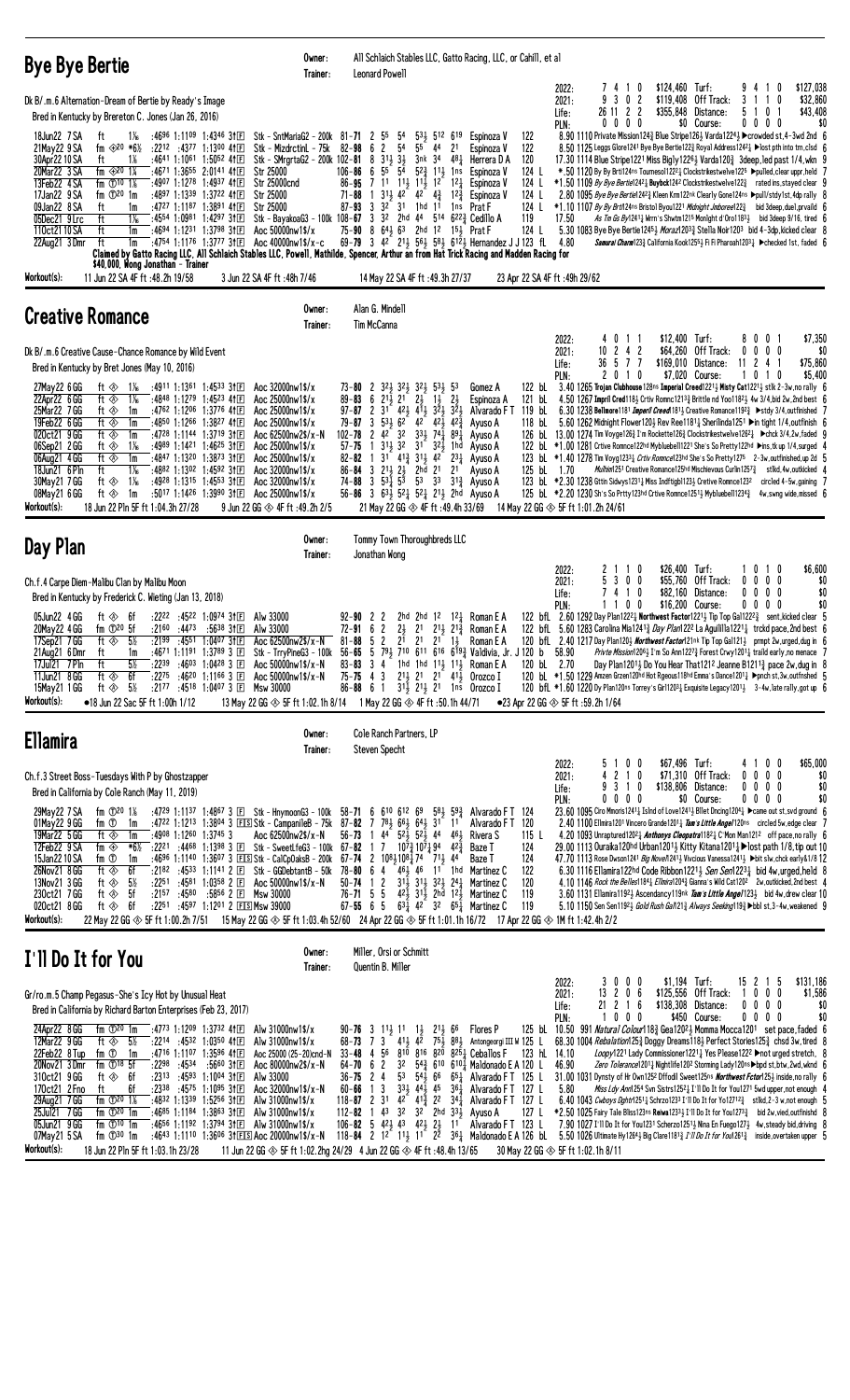| <b>Imperial Creed</b>                                                                                                                                                                                                                                                                                                                                                                                                                                                                                                                                                                                                                                                                                                                                                                                                                                               | Owner:<br>Trainer:                                                                                                                                                                                                                                                                                                                                                                                                                      | Huntertown Farm LLC<br>Samuel Calvario                                                                                                                                                                                                                                                                                                                                                                                                                                                                                                                                                                                                                        |                                                                                                                                                                                                                                                                                                                                                                                                                                                                                                                                                                                                                                                                                                                                                                                                                                                                                                                                                                                                                                                                                                                                                                                                                                                                                                                                                                                                                                                                                                                                                                                                                                                                                                                                                                                                                                                              |                                                                                          |
|---------------------------------------------------------------------------------------------------------------------------------------------------------------------------------------------------------------------------------------------------------------------------------------------------------------------------------------------------------------------------------------------------------------------------------------------------------------------------------------------------------------------------------------------------------------------------------------------------------------------------------------------------------------------------------------------------------------------------------------------------------------------------------------------------------------------------------------------------------------------|-----------------------------------------------------------------------------------------------------------------------------------------------------------------------------------------------------------------------------------------------------------------------------------------------------------------------------------------------------------------------------------------------------------------------------------------|---------------------------------------------------------------------------------------------------------------------------------------------------------------------------------------------------------------------------------------------------------------------------------------------------------------------------------------------------------------------------------------------------------------------------------------------------------------------------------------------------------------------------------------------------------------------------------------------------------------------------------------------------------------|--------------------------------------------------------------------------------------------------------------------------------------------------------------------------------------------------------------------------------------------------------------------------------------------------------------------------------------------------------------------------------------------------------------------------------------------------------------------------------------------------------------------------------------------------------------------------------------------------------------------------------------------------------------------------------------------------------------------------------------------------------------------------------------------------------------------------------------------------------------------------------------------------------------------------------------------------------------------------------------------------------------------------------------------------------------------------------------------------------------------------------------------------------------------------------------------------------------------------------------------------------------------------------------------------------------------------------------------------------------------------------------------------------------------------------------------------------------------------------------------------------------------------------------------------------------------------------------------------------------------------------------------------------------------------------------------------------------------------------------------------------------------------------------------------------------------------------------------------------------|------------------------------------------------------------------------------------------|
| Ch.m.6 Jimmy Creed-Perazzi by Curlin<br>Bred in Kentucky by Romar Farm LLC & BRS (Mar 16, 2016)                                                                                                                                                                                                                                                                                                                                                                                                                                                                                                                                                                                                                                                                                                                                                                     |                                                                                                                                                                                                                                                                                                                                                                                                                                         |                                                                                                                                                                                                                                                                                                                                                                                                                                                                                                                                                                                                                                                               | 5 2 2 0<br>\$43,450 Turf:<br>8021<br>2022:<br>6 1 2 2<br>2021:<br>\$24,770 Off Track:<br>2 1<br>0 <sub>0</sub><br>26 6 7 4<br>7 1 4 0<br>Life:<br>\$156,652 Distance:<br>$0\ 0\ 0\ 0$<br>\$0 Course:<br>PLN:<br>0000                                                                                                                                                                                                                                                                                                                                                                                                                                                                                                                                                                                                                                                                                                                                                                                                                                                                                                                                                                                                                                                                                                                                                                                                                                                                                                                                                                                                                                                                                                                                                                                                                                         | \$16,321<br>\$20,151<br>\$43,570<br>\$0                                                  |
| :4911 1:1361 1:4533 31 $E$<br>27May 22 6 GG<br>ft ◈<br>1 X <sub>6</sub><br>22Apr22 6 GG<br>:4848 1:1279 1:4523 41 E<br>ft ◈<br>$1\%$<br>:4762 1:1206 1:3776 4111<br>25Mar22 7GG<br>ft ⊗<br>1m<br>05Feb22 4 GG<br>ft ⊗<br>1m<br>Isidro - Trainer                                                                                                                                                                                                                                                                                                                                                                                                                                                                                                                                                                                                                     | Aoc 32000nw1\$/x<br>Aoc 25000nw1\$/x<br>Aoc 25000nw1\$/x<br>$:47^{16}$ 1:1155 1:3791 41 $\Box$ Clm 12500 (12.5-10.5)-c 78-83 6 66 $\frac{1}{2}$ 67 54 43 13                                                                                                                                                                                                                                                                             | 78-84 2 64 64<br>64<br>$88-90$ 5 $62\frac{3}{7}$ 55 $63$ 43 $21$                                                                                                                                                                                                                                                                                                                                                                                                                                                                                                                                                                                              | 76-85 6 213 213 213 213 215 2018 Antongeorgi III W 122 bl. *1.50 1088 Trojn Clubhouse 128ns Imperil Creed12213 Nisty Ct12213<br>Terrero P M 118 bL *1.80 1073 Impril Cred1182 Crtive Romnce12133 Brittle nd Yoo11821 2w, steady bid, surged 6<br>$32\frac{1}{2}$ 1<br>Terrero P M 118 bl. 4.80 1086 Bellmore 1181 Imperial Creed 1811 Creative Romance 1192 4 4w, closed, 2nd best 7<br>Orozco I<br>123 bfL *1.10 1072 Impril Cred123} She's So Pretty11833 Mybluebel/1231} 2w, battled, determined 6<br>Claimed by Huntertown Farm, LLC and Calvario, Samuel from Brogliatti, Raymond, Fried, Michael and Tamayo, Isidro for \$12,500, Tamayo                                                                                                                                                                                                                                                                                                                                                                                                                                                                                                                                                                                                                                                                                                                                                                                                                                                                                                                                                                                                                                                                                                                                                                                                               | stikd 3-2w,bid, denied 6                                                                 |
| 16Jan22 8 GG<br>ft ◈<br>:49 1:1321 1:3745 41<br>1m<br>10Dec21 8 GG<br>ft $\otimes$<br>$1\%$<br>:4888 1:1316 1:4478 31 $E$<br>:4957 1:1396 1:3872 3†匡<br>12Nov21 5 GG<br>ft $\otimes$<br>1m<br>230ct21 4 GG<br>ft ≪⊳ 1m<br>26Sep21 8 GG<br>:4808 1:1228 1:3723 31 $E$<br>ft ◈<br>1m<br>fm $\mathbb{D}^{20}$ 1m<br>29Aug21 5 GG<br>Workout(s):<br>12 Jun 22 Pln 5F ft 1:02h 5/13                                                                                                                                                                                                                                                                                                                                                                                                                                                                                      | Clm $16000(16-14)$<br>Aoc 25000nw1\$/x<br>Claimed by Brogliatti, Raymond, Fried, Michael and Tamayo, Isidro from Hat Trick Racing for \$12,500, France Reid - Trainer<br>:4852 1:1259 1:3859 31 $E$ Clm 20000 (20-18)<br>Aoc 25000nw1\$/x<br>:5043 1:1460 1:3917 31 $E$ Clm 20000 (20-18)-c<br>Claimed by Hat Trick Racing from Trujillo Victor for \$20,000, Trujillo Victor M. - Trainer<br>15 May 22 GG $\otimes$ 4F ft :51.2h 67/80 | $56-87$ 2 $65$ $65$ $56$ $43$ $55\frac{3}{4}$ Orozco I<br>66-88 8 961 961 1061 761 621 Orozco I<br>Clm 12500 (12.5-10.5)-c 53-84 2 323 423 423 313 13<br>79-76 4 2 <sup>1</sup> 2 <sup>1</sup> 2 <sup>1</sup> 2 <sup>1</sup> 3 <sup>1</sup> 3 <sup>4</sup> <sup>1</sup> Martinez C<br>77-84 2 $65\frac{3}{4}$ 4 <sup>3</sup> $4\frac{2}{3}$ $3^{1}\frac{1}{2}$ 31 <sup>1</sup> / <sub>4</sub> Alvarado FT<br>39-81 6 42 $\frac{1}{2}$ 42 $\frac{1}{2}$ 42 $\frac{1}{2}$ 32 $\frac{1}{2}$ 21 $\frac{1}{4}$ Terrero PM<br>16 Apr 22 GG $\otimes$ 4F ft :49.3h 28/63                                                                                             | 121 bfl. 5.30 1073 Bench Judge1204} Holy Ghost120ns Arch Prince120} >ins, bid, drifted 1/16, DQ6th 7<br>121 bfL 16.40 1076 Sherilinda121nk Buyback121 <sup>3</sup> Miss Super Saint1231 2w, best stride late 11<br>123 bfL *1.30 1070 Impril Cred1233 Mybluebel/12333 She's So Pretty12323 ins, swng out, late push 5<br>Orozco I<br>123 bfL *.80 1083 Rev Ree1232 <sub>4</sub> Golden Iris12314 <i>Imperial Creed</i> 123hd btwn 2w, tired 5<br>122 bfL $*1.40$ 1098 Ten the Smrt Wy119ns Buybck1221 <sub>4</sub> Imperil Creed1223 <sub>4</sub> svd grnd, clsd too late 7<br>123 bfl. 1.90 1086 Whoa Nessie1211 <sub>4</sub> Imperial Creed1231 <sub>4</sub> Rev Ree123 <sub>4</sub> 4wd upper, second best 6<br>12 Mar 22 GG $\otimes$ 5F ft 1:01.1h 8/50                                                                                                                                                                                                                                                                                                                                                                                                                                                                                                                                                                                                                                                                                                                                                                                                                                                                                                                                                                                                                                                                                                 |                                                                                          |
| Joymaker                                                                                                                                                                                                                                                                                                                                                                                                                                                                                                                                                                                                                                                                                                                                                                                                                                                            | Owner:<br>Trainer:                                                                                                                                                                                                                                                                                                                                                                                                                      | Dr. & Mrs. William T. Gray<br>Quinn Howey                                                                                                                                                                                                                                                                                                                                                                                                                                                                                                                                                                                                                     |                                                                                                                                                                                                                                                                                                                                                                                                                                                                                                                                                                                                                                                                                                                                                                                                                                                                                                                                                                                                                                                                                                                                                                                                                                                                                                                                                                                                                                                                                                                                                                                                                                                                                                                                                                                                                                                              |                                                                                          |
| Dk B/.f.4 Slew's Tiznow-Joyously by Half Term<br>Bred in California by Dr. & Mrs. William T. Gray (Feb 01, 2018)<br>30Apr22 5 GG<br>fm ①<br>:4850 1:1307 1:3774 311日<br>1m<br>18Mar22 5 GG<br>fm $\mathbb{D}^{20}$ 1m<br>:4940 1:1333 1:3794 411回<br>:2213 :4475 1:0925 411<br>13Feb22 7GG<br>ft ◈<br>6f<br>020ct21 9 GG<br>ft ◈<br>:4728 1:1144 1:3719 3†国<br>1m<br>14Aug2110 GG<br>fm $\textcircled{10}$ 1%<br>$:4921$ 1:1389 1:4492 3<br>23Jul21 7Dmr<br>ft<br>7f<br>fm $\Phi$ <sup>10</sup> 1 <sup>%</sup><br>05Jun21 5 GG<br>:4949 1:1359 1:4447 3 $E$<br>fm ①<br>:4903 1:1372 1:3814 3 国<br>15May21 6 GG<br>1m<br>24Apr21 10 GG<br>ft ◈<br>1‰<br>:48 <sup>75</sup> 1:12 <sup>83</sup> 1:4494 3 $E$<br>:5076 1:1530 1:4028 3 $\Box$<br>27Mar21 2GG<br>ft ◈<br>1m<br>Workout(s):<br>12 Jun 22 GG $\otimes$ 4F ft :51h 55/75                                     | Aoc 62500nw2\$/x<br>Aoc 62500nw2\$/x-N<br><b>Str 12500cnd</b><br>Aoc 62500nw2\$/x<br>Stk - RDuprtDbyB - 50k<br>$:22^{58}$ $:45^{86}$ 1:2434 3 EISStk - FleetTrtB - 175k 78-63 6<br>Aoc 50000nw1\$/x-N<br>Aoc 50000nw1\$/x-N<br>Stk - CalOaksB - 75k<br>Str 50000nw2/L/x<br>24 Apr 22 GG $\otimes$ 4F ft :49.3h 24/80                                                                                                                    | $2^{11}$ <sub>2</sub> 2 <sup>1</sup><br>$76 - 75$ 2 21<br>$1\frac{1}{2}$ $1\frac{1}{2}$<br>$69 - 87$ 4 11<br>$59 - 85$ 3 5<br>$102 - 80$ 3 32<br>$42^{\degree}$ 76 $\frac{3}{4}$ 86 $\frac{1}{4}$ 77 $\frac{3}{4}$<br>5 31<br>3 <sup>1</sup><br>$69 - 58$<br>3<br>3 <sup>1</sup><br>67-83 5 13 121 12 12 121 0rozco K E<br>70-81 4 2 <sup>1</sup> / <sub>2</sub> 2 <sup>1</sup> / <sub>2</sub> 1 <sup>1</sup> / <sub>2</sub> 1 <sup>2</sup> / <sub>4</sub><br>$59 - 79$ 2 $11^{7}$ $118^{3}_{4}$ $11191^{0}$ $76^{1}_{4}$<br>40-74 2 3 <sup>2</sup> 3 <sup>2</sup> 3 <sup>2</sup> 4 <sup>2</sup> 1 <sup>1</sup><br>17 Apr 22 GG $\otimes$ 5F ft 1:01.4h 28/81 | \$3,682 Turf:<br>3001<br>5200<br>2022:<br>10 4 1 1<br>\$83,650 Off Track:<br>$0\ 0\ 0\ 0$<br>2021:<br>$18$ 5 2 3<br>\$104,392 Distance:<br>4 1 1 0<br>Life:<br>$0\ 0\ 0\ 0$<br>\$0 Course:<br>$0\,0\,0\,0$<br>PLN:<br>9.00 1046 Sassyserb122hd Assignation1241 $\frac{1}{2}$ Reiwa122 $\frac{3}{4}$ bit keen early, tired 7<br>122 bL<br>$5^3\frac{1}{4}$ 64 $\frac{1}{4}$ Gomez A<br>9.80 1034 Sloane Garden1192 Buyback120nk Scherzo121hd pace, gave way 6<br>2 <sup>1</sup><br>53<br>118 bL<br>Gomez A<br>$5\overline{4}$ $\overline{5}$ $\overline{4}$ $\overline{5}$ $\overline{6}$ $\overline{4}$ $\overline{5}$ $\overline{6}$ $\overline{4}$ $\overline{5}$ $\overline{2}$ $\overline{5}$ $\overline{2}$ $\overline{5}$<br>120 bl 24.90 1017 Sadie Bluegrass123nk Rebalation12321 Joymaker1201 ins, split 1/16, closed 6<br>Gomez A<br>Alvarado FT 122 bl 21.00 1041 Tim Voyg126 $\frac{3}{4}$ I'm Rocktte126 $\frac{3}{4}$ Clockstrikestwelve126 <sup>2</sup> $\frac{1}{4}$ stlk btw 3w, gave way 9<br>$42\frac{7}{2}$ 612 6131 Orozco K E<br>6.10 1061 Jungle Cry122 <sup>21</sup> Code Duello122 <sup>2</sup> $\frac{1}{4}$ Shore Break117 <sup>nk</sup> stalked 3-4w, tired 6<br>117 $b$<br>31 810 8113 Espinoza V<br>I'm So Ann1231 Tddy's Brino118} Closing Remrks1181} ▶ checked 1/4, weakened 8<br>118 b<br>31.20<br>124 bL<br>*,90 $\,$ 995 Joymaker 1242 $\frac{1}{2}$ Misty Cat1202 $\frac{1}{2}$ Tiz an Edventure 119ns → hppd st,2w,pace,clear $\,$ 6<br>122 bl 6.60 1005 Joymker1222 Silk Rod Slly1191 Amazen Grazen119hd 2w, 5/16bid, kicked away 6<br>Gomez A<br>122 b 20.70 1021 Pizzazz122hd <i>Freedom Flyer</i> 1221 Styledome1221 2w.mild late rally 11<br>Gomez A<br>120 bl. *.70 1014 Joymaker1201 Silk Road Sally11911 Slew of Fashion118ns settled 2w, late rally 5<br>Gomez A<br>10 Apr 22 GG $\otimes$ 4F ft :49.1h 21/88 | \$50,092<br>\$0<br>\$28,880<br>\$0                                                       |
| La Reine's Legacy                                                                                                                                                                                                                                                                                                                                                                                                                                                                                                                                                                                                                                                                                                                                                                                                                                                   | Owner:                                                                                                                                                                                                                                                                                                                                                                                                                                  | Dallas Becker or Michelle Becker                                                                                                                                                                                                                                                                                                                                                                                                                                                                                                                                                                                                                              |                                                                                                                                                                                                                                                                                                                                                                                                                                                                                                                                                                                                                                                                                                                                                                                                                                                                                                                                                                                                                                                                                                                                                                                                                                                                                                                                                                                                                                                                                                                                                                                                                                                                                                                                                                                                                                                              |                                                                                          |
| B.f.4 Hit It a Bomb-La Reine Bourbon by Leroidesanimaux (BRZ)<br>Bred in Kentucky by Spruce Lane, Copper Beech, DallasBecker, Tim Perotti & Rick Carroll (Apr 08, 2018)<br>03Jun22 7 GG<br>fm $\mathbb{D}^{20}$ 1m<br>14May22 6 GG<br>ft Ø<br>16Apr22 4 GG<br>$1\%$<br>$:50^{70}$ 1:1453 1:4652 41 $E$<br>21Feb22 2GG<br>ft ⊗<br>$:50^{19}$ 1:1469 1:3991 41 $E$<br>1m<br>28Jan22 3 GG<br>ft ⊗<br>6f<br>$:22^{45}$ $:45^{54}$ 1:1088 41 E<br>31Dec21 7 GG<br>:4810 1:1310 1:3869 31 $E$<br>ft ◈<br>1m<br>28Nov21 8 GG<br>ft ◈<br>:4766 1:1234 1:3784 3†国<br>1m<br>:4860 1:1312 1:4507 31回<br>05Nov21 8 GG<br>ft Ø<br>$1\%$<br>26Sep21 7 GG<br>fm ①<br>1%<br>:4858 1:1320 1:5290 311 E<br>06Sep21 4 GG<br>ft ◈<br>:4743 1:1228 1:3863 3111<br>1m<br>Workout(s):<br>28 May 22 GG $\otimes$ 3F ft :39h 20/22                                                           | Trainer:<br>fm $\overline{O}$ 1 <sup>%</sup> :4987 1:1475 1:4552 31 El Alw 31000nw1\$/x<br>:4881 1:1298 1:3743 31 E Alw 31000nw1\$/x<br>Str 50000nw2/L<br>Clm 12500 (12.5-10.5)nw2/L<br>Str 50000nw2/L<br>Str 50000nw2/L<br>Str 50000nw2/L/x<br>Str 50000nw2/L<br>Str 50000nw2/L/x<br>Str 50000nw2/L/x<br>7 May 22 GG $\otimes$ 4F ft:49.3h 44/82                                                                                       | Blaine D. Wright<br>69-83 5 11 11 1hd 2hd 21 Amador SR<br>$1\frac{1}{2}$<br>$52 - 76$<br>6 11<br>$1\frac{11}{2}$ 11 12<br>49-72 3 11<br>$88 - 57$ 5 1<br>$1 \; 11$<br>92-80<br>$95 - 76$ 2 1 $1\frac{1}{2}$<br>$89 - 72$ 6 $43\frac{1}{2}$ 31<br>109-78 4 21 1hd 21<br>101-80 4 11 21 11<br>30 Apr 22 GG $\otimes$ 3F ft :36h 2/20                                                                                                                                                                                                                                                                                                                            | \$47,450 Turf:<br>5 3 1 0<br>4112<br>2022:<br>8 0 2 3<br>\$16,420 Off Track:<br>$0\ 0\ 0\ 0$<br>2021:<br>17 4 3 5<br>\$78,270 Distance:<br>42<br>0 <sub>1</sub><br>Life:<br>$0\ 0\ 0\ 0$<br>$0\,0\,0\,0$<br>\$0 Course:<br>PLN:<br>66-85 7 213 213 21 1hd 113 Amador SR 124 bl. *2.90 1058 L Reine's Legcy12413 Proof of Jzz122nk Shezrunwy1241 trckd pace, bid, driving 7<br>124 bl 5.90 1059 La Vikina1281 La Reine's Legacy1244 Mercy Mercy124nk pace, battled, gamely 8<br>Orozco K E<br>5.20 1054 L Rin's Lgcy1212 Whistler's Style1223 Wrrior's Moon1182<br>11 1hd 12<br>121 bL<br>123 bl *2.20 1033 L Rin's Legcy1232 Lim's Secret123ns Cn'thelpfllin1231 }<br>1 <sup>2</sup> } Orozco K E<br>1hd $2\frac{1}{2}$ 761 810<br>120 bl 10.60 1039 Dniel Bella1203 Damn the Torpedoes120nk Torrey's Girl1201 prss, 2w, gave way 8<br>Orozco K E<br>$1\frac{1}{2}$ 1hd 1hd $43\frac{1}{4}$<br>6.40 1028 Sky On Ice120 $\frac{3}{2}$ Torquay1211 $\frac{3}{4}$ Absolute Scenes118 $\frac{3}{4}$ pace, inside, weakened 8<br>Orozco K E<br>120 bL<br>$11 \t21 \t33\frac{3}{4}$<br>Orozco K E<br>119 bL<br>4.60 1046 Miss Evr Rdy118 $\frac{1}{2}$ Sky On Ic1203 $\frac{1}{4}$ L Reine's Legcy119 $\frac{1}{2}$ pace, caught 1/8, hld 3d 7<br>$3^2$ $5^3$ $6^64$<br>6.30 1050 Cultured Pearl12433 Miss Ever Ready118ns Song of Fire118ns trck 3w, tired 9<br>Rivera S<br>118 L<br>$2\frac{1}{2}$ $3\frac{1}{2}$<br>7.20 1041 Sh's Lil Flirt119ns Song of Fir120½ L Rine's Legcy118nk 2w,outfinished,mssd 2d 7<br>Rivera S<br>118 bL<br>$2\bar{h}$ d $2\bar{3}$<br>Orozco K E<br>4.40 1038 Let's Go Now1223 La Reine's Legacy1192 Torquay1221 $\frac{1}{4}$ pace 2w, outfinished 7<br>119 bL<br>10 Apr 22 GG $\otimes$ 5F ft 1:02h 19/62                                                                                                                        | \$28,880<br>\$0<br>\$34,050<br>\$0<br>set pace, pulled away 6<br>pace,rated,kick clear 5 |
| La Vikina                                                                                                                                                                                                                                                                                                                                                                                                                                                                                                                                                                                                                                                                                                                                                                                                                                                           | Owner:<br>Trainer:                                                                                                                                                                                                                                                                                                                                                                                                                      | Julio Enciso<br>Isidro Tamayo                                                                                                                                                                                                                                                                                                                                                                                                                                                                                                                                                                                                                                 |                                                                                                                                                                                                                                                                                                                                                                                                                                                                                                                                                                                                                                                                                                                                                                                                                                                                                                                                                                                                                                                                                                                                                                                                                                                                                                                                                                                                                                                                                                                                                                                                                                                                                                                                                                                                                                                              |                                                                                          |
| Ch.f.4 Many Rivers-Roman Angel by Roman Ruler<br>Bred in California by Julio Enciso (May 03, 2018)<br>14May 22 6 GG<br>fm $\mathbb{D}^{20}$ 1m<br>:4881 1:1298 1:3743 31E<br>11Dec2110 GG<br>:4941 1:1433 1:5216 31 $E$<br>fm ①<br>1%<br>20Nov21 8 GG<br>$1\%$<br>gd <sup>①</sup><br>$:50^{77}$ 1:1499 1:4610 31 $E$<br>gd <sup>①</sup><br>:4922 1:1393 1:3915 31 $E$<br>300ct21 9GG<br>1m<br>$1\%$<br>090ct21 5 Fno<br>ft<br>$ -$<br>03Sep21 8 GG<br>ft ◈<br>1m<br>:4741 1:1164 1:3812 3 $\Box$<br>13Aug21 9 GG<br>ft ◈<br>1m<br>:4789 1:1211 1:3836 3 $E$<br>23Jul21 4 GG<br>fm $\mathbb{D}^{20}$ 1m<br>:4791 1:1265 1:3871 31 $E$<br>25Jun21 3 Pln<br>1‰<br>:4832 1:1237 1:4562 3 $E$<br>ft<br>fm $\Phi^{20}$ 1 <sup>%</sup><br>:48 <sup>20</sup> 1:12 <sup>01</sup> 1:44 <sup>06</sup> 3 $E$<br>28May21 4 GG<br>Workout(s):<br>18 lun 22 Pln 5F ft 1.00 3h 2/28 | Alw 31000nw1\$/x<br>Alw 31000nw1\$/x<br>Alw 31000nw1\$/x<br>Alw 31000nw1\$/x<br>Aoc 25000nw1\$/x-N<br>$1:45^{49}31E$<br>Aoc 50000nw1\$/x-N<br>Aoc $50000$ nw $1$ \$/x-N<br>Str 50000nw2/L<br>Str 50000nw2/L<br>Str 50000nw2/L/x                                                                                                                                                                                                         | $65 - 84$ 3 21 21 2hd 1hd 11<br>80-76 2 $2^{11}$ $2^{1}$ $2^{1}$ $2^{1}$<br>52-74 6 13 1hd 1hd 11 321<br>$1\frac{1}{2}$<br>$92 - 94$ 3 11<br>$1^{1}$ 11<br>3 <sup>2</sup><br>$--80$ 2 34 $\frac{1}{2}$ 3 <sup>4</sup><br>110-92 6 $2\frac{1}{2}$ 21 21 11 1nk<br>$94 - 85$ 7 1 $1\frac{1}{2}$ 1 $2$ 1 $2$<br>$101 - 86$ 7 $11$ 11 $12$ 12 $11\frac{1}{2}$<br>$94 - 87$ 4 $2^{11}$ , $2^{1}$ $2^{1}$ $2^{1}$<br>98-83 4 1hd 1hd 2hd 2hd 31                                                                                                                                                                                                                     | 1100<br>\$24,180 Turf:<br>6 2 0 3<br>2022:<br>15 2 5 6<br>\$82,350 Off Track:<br>0 <sub>2</sub><br>2<br>0<br>2021:<br>$17$ 4 5 6<br>4 0 1 3<br>\$114,930 Distance:<br>Life:<br>1010<br>\$3,400 Course:<br>101<br>0<br>PLN:<br>128 L<br>3.70 905 La Vikina 1281 La Reine's Legacy 1244 Mercy Mercy 124nk stlkd, battled, dug in 8<br>Roman E A<br>$3^{11}$ 5 <sup>2</sup> <sup>1</sup><br>122 L<br>6.60 921 Clearly Gone125hd Ghostly Gal1211 Scherzo121 <sup>3</sup> trck 2w, outfinished 6<br>Roman E A<br>4.20 927 Reiwa125nk <i>Clearly Gone</i> 125 <sup>2</sup> La Vikina122ns pace, outkicked stretch 8<br>Roman E A<br>122 L<br>927 Reiwa1223 Clearly Gone126hd La Vikina1221 pace, ins, caught, msd 2d 9<br>$3\frac{3}{4}$<br>Roman E A<br>122 L<br>7.10<br>$3^2\frac{1}{2}$ $3^5\frac{3}{4}$<br>124 L<br>Roman E A<br>2.40<br>Take a Leap1253 $1/4$ Morning Addiction1252 $1/2$ La Vikina1243 $1/4$ angled 6-7 wide upper 5<br>Roman E A<br>120 L<br>5.80 926 La Vikina 120nk Styledome 118 <sup>2</sup> / <sub>2</sub> Ida Claire 1201 <sub>4</sub> bid 3w, urged, held on 8<br>2.90 927 Tiz n Edventure1191 L Vikin12013 Absolute Scenes11913 pace 2w, caught, 2d bst 7<br>1 <sup>1</sup><br>2 <sup>1</sup><br>Roman E A<br>120 L<br>Roman E A<br>118 L<br>$*1.90$ 914 La Vikina 1181 Let's Go Now 1231 $\frac{3}{4}$ Oh Lady Oh 125nk pace 2w, driving 8<br>$2\frac{3}{4}$<br>Roman E A<br>120 L<br>2.60<br>Ranger Molly 120 $\frac{3}{4}$ <i>La Vikina</i> 120 <sup>93</sup> / <sub>4</sub> Silk Road Sally 120 $\frac{1}{2}$ pace, 4w, bid, clear 2nd 5<br>118 L<br>9.60 895 American Bourbon1201 Stellaczar1201 La Vikina11823 pace, stubborn, clear 3d 7<br>Roman E A<br>4. Ium 22 GG ⊘ SE ft 1.03 1h 22/28 8 May 22 GG ⊘ SE ft 1.00 4h 7/42 ● 1 May 22 GG ⊘ 6E ft 1.14 3h 1/7                                                               | \$50,618<br>\$9,672<br>\$14,728<br>\$3,400                                               |

| <b>Misty Cat</b>                                                                                                                                                                                                                                                                                                                                                                                                                                                                                                                                                                                                                                                                  | Owner:<br>Trainer:                                                                                                                                                                                             | Daniel Franko<br>Daniel Franko                                                                                                                                                                                                                                                                                                                                                                                                                                                                                                   |                                                                                                            |                                                |                                                                                |                                                                                                                                                                                                                                                                                                                                                                                                                                                                                                                                                                                                                                                                                                                                                                                                                                                                                                                                                                             |
|-----------------------------------------------------------------------------------------------------------------------------------------------------------------------------------------------------------------------------------------------------------------------------------------------------------------------------------------------------------------------------------------------------------------------------------------------------------------------------------------------------------------------------------------------------------------------------------------------------------------------------------------------------------------------------------|----------------------------------------------------------------------------------------------------------------------------------------------------------------------------------------------------------------|----------------------------------------------------------------------------------------------------------------------------------------------------------------------------------------------------------------------------------------------------------------------------------------------------------------------------------------------------------------------------------------------------------------------------------------------------------------------------------------------------------------------------------|------------------------------------------------------------------------------------------------------------|------------------------------------------------|--------------------------------------------------------------------------------|-----------------------------------------------------------------------------------------------------------------------------------------------------------------------------------------------------------------------------------------------------------------------------------------------------------------------------------------------------------------------------------------------------------------------------------------------------------------------------------------------------------------------------------------------------------------------------------------------------------------------------------------------------------------------------------------------------------------------------------------------------------------------------------------------------------------------------------------------------------------------------------------------------------------------------------------------------------------------------|
| B.f.4 Bluegrass Cat-Play Misty for Us by Bob and John<br>Bred in California by BKB Stables LLC (Feb 06, 2018)                                                                                                                                                                                                                                                                                                                                                                                                                                                                                                                                                                     |                                                                                                                                                                                                                |                                                                                                                                                                                                                                                                                                                                                                                                                                                                                                                                  |                                                                                                            | 2022:<br>2021:<br>Life:<br>PIN:                | \$34.808<br>9 1 1<br>- 2<br>$15$ 2 3 0<br>\$75.080<br>29 3 4 4<br>$0\,0\,0\,0$ | \$61,498<br>$15 \t1 \t3 \t2$<br>Turf:<br>Off Track:<br>2000<br>\$900<br>\$120,698 Distance:<br>$12 \t0 \t3 \t3$<br>\$47.126<br>\$0 Course:<br>$0\,0\,0\,0$<br>\$(                                                                                                                                                                                                                                                                                                                                                                                                                                                                                                                                                                                                                                                                                                                                                                                                           |
| $:4937$ 1:1363 1:3820 31FT<br>10Jun22 6 GG<br>ft $\otimes$<br>1m<br>27May 22 6 GG<br>$1\%$<br>$:4911$ 1:1361 1:4533 31FT<br>ft ⊗<br>:4881 1:1298 1:3743 31 $E$<br>14May22 6 GG<br>fm $\mathbb{D}^{20}$ 1m<br>30Apr22 7GG<br>:4715 1:1130 1:4281 31日<br>$1\%$<br>fm ①<br>09Apr22 4 GG<br>fm $\Phi$ <sup>20</sup> 1 <sup>%</sup><br>$:5033$ 1:1459 1:4551 41F<br>25Mar22 7 GG<br>$:4762$ 1:1206 1:3776 41 F<br>ft ⊗<br>1m<br>18Feb22 4GG<br>:4752 1:1245 1:3862 411日<br>ft ⊗<br>1m<br>16Jan22 2GG<br>:4918 1:1369 1:4608 41F<br>$1\%$<br>ft $\otimes$<br>02Jan22 10 GG<br>:4673 1:1216 1:3836 41F<br>ft $\otimes$<br>1m<br>10Dec21 8 GG<br>$1\%$<br>:4888 1:1316 1:4478 31日<br>ft ◈ | Aoc $25000$ nw $1$ \$/x-N<br>Aoc 32000nw1\$/x-N<br>Alw 31000nw1\$/x<br>Stk - GidnPopvB - 75k<br>Aoc 62500nw2\$/x-N<br>Aoc 25000nw1\$/x-N<br>Clm 20000 (20-18)nw2/L/x<br>Alw 31000nw1\$/x<br>Aoc 25000nw1\$/x-N | $63 - 80$ 4 $42\frac{1}{2}$ $32$ $32$<br>68-82 4 441 44 43 311 311 Amador SR<br>51-66 7 65 751 32 57 8103 Pena B<br>88-88 5 463 46 55<br>52-80 2 354 314 424 214 2hd Amador SR<br>88-70 3 524 65 53 664 5124 Amador SR<br>Clm 20000 (20-18)nw2/L/x 101-88 4 3 <sup>3</sup> 3 <sup>1</sup> 3 <sup>1</sup> 3 <sup>1</sup> 2 <sup>3</sup> 1 <sup>1</sup><br>$70 - 69$ 2 $42\frac{1}{2}$ $42\frac{1}{2}$ $42$ $44$<br>$100 - 80$ 8 $74\frac{1}{2}$ $74\frac{1}{2}$ $52\frac{1}{2}$ 32<br>61-79 10 1183 1173 1174 1011 1073 Herrera C | 741, 78<br>Orozco I<br>$5^{13}$ , $5^{23}$ , Amador SR<br>Amador S R<br>35<br>Orozco I<br>521<br>Herrera C | 122 bl.<br>123 b<br>121 bL<br>122 bl<br>123 bL |                                                                                | 122 bwl 7.80 995 Tz n Edvntur 1223 Mdnight Flowr122nk Gttin Sidwys1221 stlkd 3-4wide, weakened<br>122 bwl. 11.70 995 Troin Clubhouse 128ns Imperial Creed12213 Misty Cat12213 > bbld st.2w.willingly {<br>3.70 990 La Vikina 1281 <i>La Reine's Legacy</i> 1244 Mercy Mercy 124nk 3wide bid 3/8, faded {<br>$63.201014$ Avenue de Frnce123ns Buybck12313 Northwest Factor1233 ins gain, no final kick $\{$<br>9.80 1013 Troin Clubhouse 120hd Misty Ct121hd Gettin Sidewys118ns ins.tip out.clsd.mssd (<br>9.20 986 Bellamore1181 <i>Imperial Creed</i> 1811 Creative Romance11923 off pace, faded<br>4.10 1003 Misty Cat1231 Awesome Amanda12333 Fabriana1233 bid 2w, edged clear 5<br>123 bL *1.90 991 Navy Queen1234 Fabriana1231 Misty Cat1231 > pnch st.4w,no late bid 5<br>123 bl 23.50 999 Scherzo123hd Ten the Smart Way1251; Ghostly Gal123; gain 4w, outkicked 9<br>120 bL 79.60 991 Sherilinda121nk Buyback1213 Miss Super Saint1231 ▶off slow, 3w, no threat 11 |
| Workout(s):<br>5 Jun 22 GG $\otimes$ 4F ft :50.1h 47/93                                                                                                                                                                                                                                                                                                                                                                                                                                                                                                                                                                                                                           | 19 Mar 22 GG $\otimes$ 5F ft 1:02h 21/59                                                                                                                                                                       | 13 Mar 22 GG $\otimes$ 4F ft:49.3h 30/83                                                                                                                                                                                                                                                                                                                                                                                                                                                                                         |                                                                                                            | 7 Mar 22 GG $\otimes$ 5F ft 1:01.1h 3/21       |                                                                                |                                                                                                                                                                                                                                                                                                                                                                                                                                                                                                                                                                                                                                                                                                                                                                                                                                                                                                                                                                             |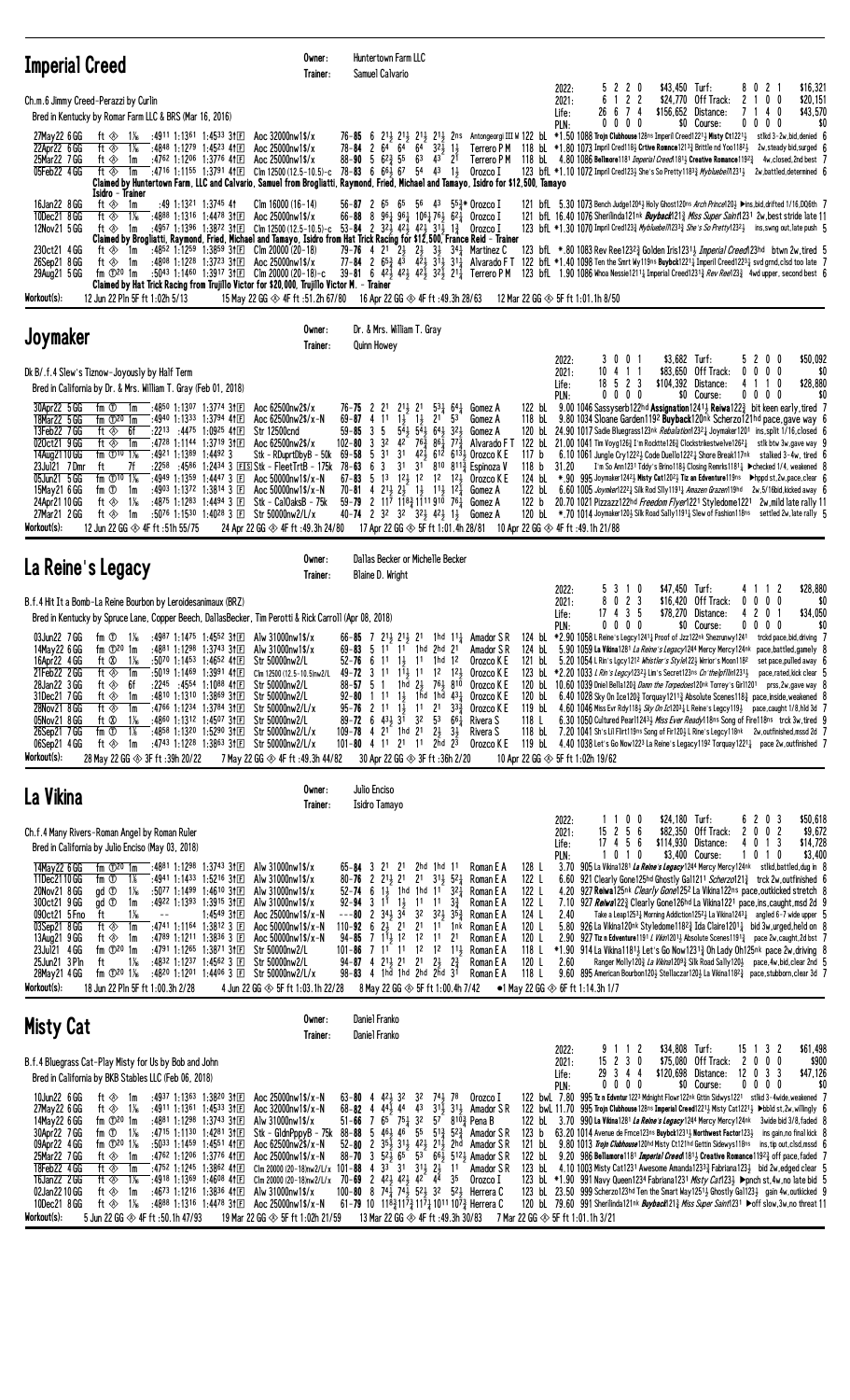| <b>Northwest Factor</b>                                                                                                                                                                                                                                                                                                                                                                                                                                                                                                                                                                                                                                                                                                                                                                                                                                                                                                                                                                                                                                                                                                                                | Owner:<br>Trainer:                                                                                                                                                                                                                                                   | Debra Medlock<br>Manuel Badilla                                                                                                                                                                                                                                                                                                                                                                                                                                                                                            |                                                                                                                                                                                                                                                                     |                                                                                                                                                                                                                                                                                                                                                        |                                                                                                                                                                                                      |                                                                                                                                                                                                                                                                                                                                                                                                                                                                                                                                                                                                                                                                                                                                                                                                                                                                                                                                                                                                                                                                                                                  |                                                                                                                                                       |
|--------------------------------------------------------------------------------------------------------------------------------------------------------------------------------------------------------------------------------------------------------------------------------------------------------------------------------------------------------------------------------------------------------------------------------------------------------------------------------------------------------------------------------------------------------------------------------------------------------------------------------------------------------------------------------------------------------------------------------------------------------------------------------------------------------------------------------------------------------------------------------------------------------------------------------------------------------------------------------------------------------------------------------------------------------------------------------------------------------------------------------------------------------|----------------------------------------------------------------------------------------------------------------------------------------------------------------------------------------------------------------------------------------------------------------------|----------------------------------------------------------------------------------------------------------------------------------------------------------------------------------------------------------------------------------------------------------------------------------------------------------------------------------------------------------------------------------------------------------------------------------------------------------------------------------------------------------------------------|---------------------------------------------------------------------------------------------------------------------------------------------------------------------------------------------------------------------------------------------------------------------|--------------------------------------------------------------------------------------------------------------------------------------------------------------------------------------------------------------------------------------------------------------------------------------------------------------------------------------------------------|------------------------------------------------------------------------------------------------------------------------------------------------------------------------------------------------------|------------------------------------------------------------------------------------------------------------------------------------------------------------------------------------------------------------------------------------------------------------------------------------------------------------------------------------------------------------------------------------------------------------------------------------------------------------------------------------------------------------------------------------------------------------------------------------------------------------------------------------------------------------------------------------------------------------------------------------------------------------------------------------------------------------------------------------------------------------------------------------------------------------------------------------------------------------------------------------------------------------------------------------------------------------------------------------------------------------------|-------------------------------------------------------------------------------------------------------------------------------------------------------|
| Gr/ro.m.6 The Factor-East Side Charley by Mr. Greeley<br>Bred in Kentucky by Watershed Bloodstock LLC (Feb 26, 2016)<br>$:22^{22}:45^{22}:1:09^{74}3$<br>05Jun22 4 GG<br>ft ⊗<br>-6f<br>30Apr22 7 GG<br>fm ①<br>:4715 1:1130 1:4281 31 $E$<br>$1\%$<br>26Feb22 8 GG<br>ft $\otimes$<br>$:4769$ 1:1159 1:3609 41<br>1m<br>05Feb22 7GG<br>:4885 1:1297 1:3716 41 $E$<br>ft ◈<br>1m<br>ft $\circledast$<br>6f<br>310ct21 9 GG<br>:23 <sup>13</sup> :45 <sup>93</sup> 1:10 <sup>04</sup> 311回<br>ft<br>6f<br>$:23^{29}$ $:45^{70}$ 1:1018 31 $E$<br>150ct21 8 Fno<br>17Sep21 7 GG<br>ft $\otimes$<br>5½<br>:2199:4551:1:0407.3<br>$1\%$<br>21May 21 2 GG<br>ft $\otimes$<br>:5162 1:1731 1:4737 31 $E$<br>$1\%$<br>24Apr21 7GG<br>fm ①<br>:4861 1:1293 1:4318 31 $\mathbb{E}$<br>03Apr21 8 GG<br>fm ①<br>$1\%$<br>:4932 1:1338 1:4411 41 $\mathbb{E}$<br>Workout(s):<br>18 Jun 22 Pln 5F ft 1:00.4h 3/28                                                                                                                                                                                                                                                   | Alw 33000<br>Stk - GldnPppyB - 75k 108-90 2 2hd 2hd 2hd 1hd 311<br>Alw 33000<br>Aoc 62500nw2\$/x<br>Alw 33000<br>Alw 33000<br>Aoc 62500nw2\$/x<br>Alw 33000<br>Stk – G1dnPppyB – 75k<br>Alw 33000<br>28 May 22 GG $\otimes$ 4F ft:49h 20/54                          | $5^{13}$ 52<br>$81 - 85$<br>4<br>$1 \frac{11}{2}$ 11<br>92-89<br>$67-91$ 1 $1\overline{1}$ 1 $1$ 12 $1\overline{2}$ 13<br>$44 - 82$ 3 2<br>$1\quad 4$<br>70-98<br>$71 - 87$ 4 3<br>4 $2\frac{1}{2}$ $2\frac{1}{2}$ $2\frac{1}{2}$ 1hd<br>$38 - 75$<br>89-93<br>79-95 6 1hd 2hd 2hd 1hd 2nk Orozco I<br>22 May 22 GG $\otimes$ 5F ft 1:00h 5/51                                                                                                                                                                             | 33<br>1hd 1hd $58\frac{1}{4}$<br>$2^2$ $2^{11}$ $3^{11}$ $3^2$<br>$53\frac{1}{2}$ $63\frac{1}{4}$ $42\frac{1}{2}$ 1nk<br>$42\frac{1}{2}$ $43\frac{1}{2}$ $43\frac{1}{2}$ $2\frac{1}{2}$<br>11<br>1 $2\bar{h}d$ $2\bar{3}$ 1 $\bar{h}d$ $41\bar{3}$ $65$             | 22 $\frac{1}{4}$ Terrero PM<br>Terrero P M<br>123 f<br>Orozco I<br>121 fL<br>Terrero P M<br>118 L<br>Terrero P M<br>125 fL<br>Terrero P M<br>121 fL<br>Orozco I<br>Orozco I<br>123 L<br>123<br>Orozco I<br>120 L                                                                                                                                       | 4111<br>2022:<br>3 2 1<br>8<br>2021:<br>32 11 5 6<br>Life:<br>1100<br>PLN:<br>2.90<br>15 May 22 GG $\otimes$ 5F ft 1:00.2h 5/60                                                                      | \$35,460 Turf:<br>\$76,850 Off Track:<br>\$302,447 Distance:<br>\$13,800 Course:<br>122 fl. *2.00 1069 Dy Plan1222 } Northwest Factor1221 } Tip Top Gal1222 $\frac{3}{4}$ angld out 3/16,2d best 5<br>5.80 1064 Avnue de Frnce123ns Buybck12313 Northwest Fctor1233 dueled pace, outfinishd 8<br>3.70 1068 American Farmer120} Freeport Joe123nk Harmon11861 pace, gave way 5<br>3.20 1084 Northwest Fctor118 <sup>3</sup> Jynic121 <sup>3</sup> Gettin Sideways118 <sup>13</sup> / <sub>2</sub> pace, rated, pulled away 6<br>2.80 1043 Dynsty f Hr Own125 <sup>2</sup> Dffodl Swet125ns Northwst Fctor1253 stlk 3w,outfinished 6<br>Northwest Factor121nk Tip Top Ga/12113 Draw Me121nk ins, swung out, surged 6<br>121 fl *2.20 1056 Day Plan1203 Northwest Factor121nk Tip Top Gal1213 > 2w, std 1/8, closed 2nd 6<br>2.40 1040 Northwst Fctor1231 Tiz Fk News12111 Pige Anne12111 2w, wore down foe, clear 4<br>4.00 1079 Altea123hd Red Lark1232 Colonial Creed1231 dueled rail, gave way 6<br>$12.80\,1062$ Kepr Ofth Strs118nk Nrthwst Fctor120 $3$ Slon Grdn1191 $\frac{1}{4}$ 2w,dueled, just missed 6 | \$18,681<br>60<br>-1-1<br>2 <sub>0</sub><br>0 <sub>1</sub><br>\$4,050<br>$\overline{c}$<br>\$109,200<br>8<br>3<br>$\mathbf{1}$<br>$0\ 0\ 0\ 0$<br>\$0 |
| <b>Perfect Ice Storm</b>                                                                                                                                                                                                                                                                                                                                                                                                                                                                                                                                                                                                                                                                                                                                                                                                                                                                                                                                                                                                                                                                                                                               | Owner:<br>Trainer:                                                                                                                                                                                                                                                   | Cicero Farms, LLC or John W. Sadler Racing, Inc.<br>John W. Sadler                                                                                                                                                                                                                                                                                                                                                                                                                                                         |                                                                                                                                                                                                                                                                     |                                                                                                                                                                                                                                                                                                                                                        |                                                                                                                                                                                                      |                                                                                                                                                                                                                                                                                                                                                                                                                                                                                                                                                                                                                                                                                                                                                                                                                                                                                                                                                                                                                                                                                                                  |                                                                                                                                                       |
| Gr/ro.m.6 He Be Fire N Ice-Stormin Quality by Stormin Fever<br>Bred in California by Cicero Farms LLC (Mar 08, 2016)<br>290ct21 6 SA<br>:4805 1:1306 1:3841 31 $E$ Clm 12500 (12.5-10.5)-c 36-62 4 423 43 413 333 34 Frey K<br>ft<br>1m<br>Claimed by Cicero Farms, LLC. and John W. Sadler Racing, Inc. from Newport Robert for \$12,500, Rheinford Mark – Trainer<br>:4740 1:1207 1:3875 31 $E$ Wel 10000-c<br>080ct21 4 SA<br>ft<br>1m<br>Claimed by Newport Robert from Cicero Farms, LLC for \$10,000, Sadler John W. - Trainer<br>19Sep21 6 Lrc<br>:4789 1:1309 1:3770 31 E Str 12500 cnd<br>ft<br>1m<br>06Aug21 4Dmr<br>fm $\mathbb{D}^{24}$ 1m<br>:4839 1:1303 1:3652 3111<br>30Apr21 6 OP<br>:4768 1:1319 1:3923 31 $\mathbb{E}$<br>ft<br>1m<br>$1\%$<br>:4858 1:1331 1:4543 41 $E$<br>02Apr21 70P<br>ft<br>11Mar21 20P<br>ft<br>$1\%$<br>:4819 1:1258 1:4502 41 $E$<br>12Dec20 4 Lrc<br>ft<br>$1\%$<br>:4753 1:1170 1:4482 31 $E$<br>29Nov20 4 Dmr<br>7f<br>$:22^{84}$ $:45^{98}$ 1:2505 31 E<br>ft<br>30Aug20 2Dmr<br>ft<br>:4932 1:1426 1:3911 3†E<br>1m<br>Workout(s):<br>19 Jun 22 SA 4F ft: 50.1h 57/69                                 | $Clm 25000 (25-22.5)$<br>Str 15000nw2/3mx<br>Str 125001\$/y+x<br>$SOC 12500 - N$<br>Str 16000<br>Clm 12500 (12.5–10.5)<br>Clm 10000 (10-9)<br>12 Jun 22 SA tr 5F ft 1:02.4h 21/26                                                                                    | 68-78 2 64 54 57 36 26 <sup>3</sup> Prat F<br>58-69 3 323 42 31 443 593 Gonzalez R<br>7 1061 1071 1151 1071 65<br>44-76<br>6 31<br>3 <sup>1</sup><br>$72 - 74$<br>$60 - 78$ 5 1hd 21<br>65-86 6 31 22 $2\overline{2}$ $\frac{1}{2}$ $\frac{1}{2}$ $\frac{1}{2}$ $\frac{1}{2}$ $\frac{1}{2}$ Talamo J<br>74-70<br>$61 - 82$ 5 4 $52\frac{1}{4}$ $54\frac{1}{2}$ $2\frac{1}{2}$<br>44-90 3 $1\frac{1}{2}$ $1\frac{1}{2}$ 1 hd 1 <sup>1</sup> 1 <sup>1</sup> 1 <sup>1</sup> Gonzalez R<br>5 Jun 22 SA 5F ft 1:00.1h 7/42      | 31 $2\frac{1}{2}$ $21\frac{1}{2}$ Torres C A<br>$2\frac{1}{2}$<br>$2\frac{1}{2}$<br>7 $5^{13}_{4}$ 5 <sup>2</sup> $5^{43}_{4}$ 5 <sup>5</sup> $4^{51}_{4}$ Gonzalez R                                                                                               | 122 L<br>122 L<br>124 L<br>Hernandez J J 120 L<br>123 L<br>124 L<br>32½* Talamo J<br>118 L<br>124 L<br>$12⁄2$ Gonzalez R<br>120 L<br>120 L                                                                                                                                                                                                             | 0<br>$0\,$ $0\,$ $0\,$<br>2022:<br>7 1 3 1<br>2021:<br>21 5 3 2<br>Life:<br>$0\ 0\ 0\ 0$<br>PLN:<br>2.30<br>16.40<br>3.30<br>3.00<br>6.60<br>3.30<br>6.90<br>9.20<br>29 May 22 SA 5F ft 1:00.1h 6/38 | $$0$ Turf:<br>\$40,880 Off Track:<br>\$103,857 Distance:<br>\$0 Course:<br>3.00 1069 Hot On the Trail122ns Convince1134 Perfect Ice Storm1223 3-4wd turns, no bid 6<br>$*1.601070$ Dstiny's Journy1226 <sub>4</sub> Prfct Ic Storm1221 <sub>4</sub> <i>Chollim</i> 1221 <sub>4</sub> 2wd, inside, best rest 9<br>Secret Square1244 Chollima1211 $\frac{3}{4}$ Gotta Be Lucky1193 $\frac{1}{2}$ 2wd, inside, weakened 5<br>Clearly Gone122ns Ellie Arroway120hd Zabava1242} ▶ bmpd st, checked early 11<br>Kssrine Pss1231;} Perfect Ice Storm1231 Hello Drling123;} ▶bmp strt, 3w, 2nd best 9<br>Dscnte1211} Lulumru124} Perfect Ice Storm1243 ▶pace 2p, bothered 1/16, PL2nd 8<br>Perfect Ice Storm118nk Rahway1183 <i>Descente</i> 1241 <sub>3</sub> wore down foe late 7<br>Take a Leap124 $\frac{3}{4}$ Meso124 <sup>2</sup> Invincibella121 <sup>2</sup> $\frac{1}{2}$ 3-4w trns, angl out str 7<br>Prfct Ice Storm12021 Just Grce12021 Give Me Hint1181 4-5wd trn, going away 7<br>Perfect Ice Storm12011 Take a Leap1201 Atina1186 $\frac{3}{4}$ dueled, clear 1/8, drvng 7                               | \$3,196<br>$0\,$ $0\,$ $0\,$<br>4<br>$\mathbf{2}$<br>$\mathbf{2}$<br>$0\quad0$<br>\$24,750<br>31<br>$\overline{1}$<br>0<br>\$26,600<br>0000<br>\$0    |
| Reiwa                                                                                                                                                                                                                                                                                                                                                                                                                                                                                                                                                                                                                                                                                                                                                                                                                                                                                                                                                                                                                                                                                                                                                  | Owner:<br>Trainer:                                                                                                                                                                                                                                                   | Willow Tree Farm, Inc.<br>Jonathan Wong                                                                                                                                                                                                                                                                                                                                                                                                                                                                                    |                                                                                                                                                                                                                                                                     |                                                                                                                                                                                                                                                                                                                                                        |                                                                                                                                                                                                      |                                                                                                                                                                                                                                                                                                                                                                                                                                                                                                                                                                                                                                                                                                                                                                                                                                                                                                                                                                                                                                                                                                                  |                                                                                                                                                       |
| B.m.5 James Street-Oh Molly Brannigan by Utopia (JPN)<br>Bred in California by Willow Tree Farm, Inc. (Feb 05, 2017)<br>fm ①<br>28May22 8 GG<br>1‰<br>:4938 1:1460 1:4514 31 $E$<br>30Apr22 5 GG<br>:4850 1:1307 1:3774 311日<br>fm ①<br>1m<br>fm $\Phi$ <sup>20</sup> 1 <sup>%</sup><br>$:50^{33}$ 1:1459 1:4551 41 $E$<br>09Apr22 4GG<br>:4940 1:1333 1:3794 41日<br>fm $\mathbb{D}^{20}$ 1m<br>18Mar22 5 GG<br>:5135 1:4270 2:3227 41 $\square$<br>17Jan22 7 SA<br>fm $\Phi^{20}$ 1½<br>12Dec21 9 GG<br>ft Ø<br>:4979 1:1331 1:4519 3†匡<br>$1\%$<br>20Nov21 8 GG<br>gd <sup>①</sup><br>$1\%$<br>:5077 1:1499 1:4610 3†匡<br>300ct21 9 GG<br>gd <sup>1</sup><br>:4922 1:1393 1:3915 31 $E$<br>1m<br>19Sep21 7 GG<br>fm ①<br>$1\%$<br>:4914 1:1318 1:4426 31 $E$<br>:4673 1:1125 1:3541 3t日 Str 50000nw3/L<br>fm ①<br>05Sep21 5Dmr<br>1m<br>Workout(s):<br>•18 Jun 22 Sac 5F ft 1:00h 1/12                                                                                                                                                                                                                                                               | Aoc 62500nw2\$/x<br>Aoc 62500nw2\$/x<br>Aoc 62500nw2\$/x<br>Aoc 62500nw2\$/x-N<br>Stk - AstraG3 - 125k<br>Stk - MsAmericaB - 50k<br>Alw 31000nw1\$/x<br>Alw 31000nw1\$/x<br>Alw 31000nw1\$/x<br>11 Jun 22 GG $\otimes$ 5F ft 1:02h 18/29                             | $51 - 82$<br>68<br>68<br>- 6<br>$66 - 80$<br>47-74<br>$55 - 85$ 6 $65\frac{1}{4}$ 6 <sup>4</sup> 6 <sup>4</sup> 6 <sup>5</sup> 6 <sup>4</sup><br>94-90 4 44 423 411 543 593<br>$51-82$ 6 $65\frac{1}{2}$ $65\frac{1}{2}$ $64\frac{1}{2}$ $44$ $44$<br>71-96 6 $97\frac{1}{4}$ 9 <sup>6</sup> $84\frac{1}{2}$ 5 <sup>2</sup> 1 <sup>3</sup> / <sub>4</sub><br>78-88<br>88-90 7 105 $\frac{2}{4}$ 95 $\frac{3}{4}$ 94 $\frac{3}{4}$ 105 $\frac{3}{4}$ 63 $\frac{7}{2}$ Cedillo A<br>21 May 22 GG $\otimes$ 5F ft 1:01h 14/50 | 64<br>65<br>7 612 541 411 1hd 311                                                                                                                                                                                                                                   | 122 L<br>513* Orozco I<br>Ayuso A<br>122 L<br>571, 53 651, 66 633 Antongeorgi III W 118 L<br>Antongeorgi III W 118 L<br>Rispoli U<br>120<br>Antongeorgi III W 125<br>28-78 8 86 87 $\frac{1}{4}$ 73 $\frac{3}{4}$ 63 $\frac{1}{2}$ 1 nk Antongeorgi III W 125 L<br>Antongeorgi III W 122 L<br>4 53 311 311 31 33 334* Antongeorgi III W 122 L<br>122 L | $0\,0\,2$<br>2022:<br>5<br>2 1 0<br>6<br>2021:<br>23 4 5 2<br>Life:<br>PLN:<br>$0\,0\,0\,0$<br>17.00<br>14 May 22 GG $\otimes$ 4F ft :49.4h 36/62                                                    | $$13,384$ Turf:<br>\$63,238 Off Track:<br>\$165,648 Distance:<br>\$0 Course:<br>13.20 1032 Bellmore124½ Natural Colour124½ Assignation124nk > closed, alt path 1/16, PL3rd 7<br>15.00 1019 Sassyserb122hd Assignation12413 Reiwa1223 2w bid 1/4, outfinished 7<br>*2.00 1022 Trojn Clubhouse120hd Misty Cat121hd Gettin Sideways118ns inside, no late rally 6<br>3.70 1001 Sloane Garden1192 Buyback120nk Scherzo121hd saved ground, no rally 6<br>7.70 1031 Neige Blanche1241 Disappearing Act1206 Scherzo12024 > brk out, brsh, pulld bit 5<br>6.50 1040 Avenue de France1251 Brooke1252 Sloane Garden1251 off pace, 4w, evenly 6<br>2.80 1008 Reiwa125nk Clearly Gone1252 La Vikina122ns rallied 5w, flew home 8<br>8.30 1004 Reiwal 22 $\frac{3}{4}$ Clearly Gone 126hd La Vikina 1221 5-6w, surged, in time 9<br>2.00 1003 Clerly Gone12433 Rose Princess126hd Reiwa12213 ▶3w, drft 1/8, outfinish, DQ4th 5<br>Ellie Arrowy122nk Freedom Lss122nk Bristol Byou12211 Freservd, lacked rm uppr 12                                                                                                             | 13 4 1 2<br>\$120,802<br>$\mathbf{2}$<br>200<br>\$48,360<br>81<br>\$49,000<br>11<br>$0\,0\,0\,0$<br>\$0                                               |
| <b>Run for My Honey</b>                                                                                                                                                                                                                                                                                                                                                                                                                                                                                                                                                                                                                                                                                                                                                                                                                                                                                                                                                                                                                                                                                                                                | Owner:<br>Trainer:                                                                                                                                                                                                                                                   | <b>McLean Racing Stables</b><br>Aggie Ordonez                                                                                                                                                                                                                                                                                                                                                                                                                                                                              |                                                                                                                                                                                                                                                                     |                                                                                                                                                                                                                                                                                                                                                        |                                                                                                                                                                                                      |                                                                                                                                                                                                                                                                                                                                                                                                                                                                                                                                                                                                                                                                                                                                                                                                                                                                                                                                                                                                                                                                                                                  |                                                                                                                                                       |
| B.f.3 Orb-Vivere by War Front<br>Bred in Kentucky by Claiborne Farm & Adele B. Dilschneider (Jan 26, 2019)<br>:4772 1:1262 1:3860 3 $E$ Msw 30000<br>05Jun22 3 GG<br>ft 02 1m<br>fm $\mathbb{D}^{20}$ 1m<br>15May 22 6 GG<br>:4658 1:1139 1:3642 3 $E$<br>29Apr22 7GG<br>fm ①<br>:48 1:12 <sup>52</sup> 1:3784 3 $\Box$<br>1m<br>08Apr22 1 GG<br>:4832 1:1391 1:3961 3 $E$<br>ft ⊗<br>1m<br>12Mar22 5 GG<br>:4965 1:1439 1:3998 3 $E$<br>ft ◈<br>1m<br>20Feb22 9 GG<br>$:2197:4464:1:1028:3$ E<br>ft ◈<br>6f<br>28Jan22 4 GG<br>ft $\otimes$<br>:4850 1:1366 1:3955 3 $E$<br>1m<br>$\begin{array}{ccccccccc} .4853 & 1:1414 & 1:4854 & 3 & \boxed{1} & \text{Msw } 30000 & & & 89-50 & 3 & 23 & 2 \text{hd} & 13 & 123 & 23 \\ .2257 & .4627 & 1:1254 & 2 & \boxed{1} & \text{Mcl } 25000 & (25-22.5) - c & 60-55 & 6 & 4 & 433 & 43 & 32 & 23 \\ \end{array}$<br>$1\%$<br>07Jan22 2 GG<br>ft ⊗<br>6f<br>04Dec21 2 GG<br>ft ◈<br>Claimed by McLean Racing Stables from Smolich, Rob and Thomas, Jamey R. for \$25,000, Thomas Jamey R. - Trainer<br>Workout(s):<br>27 May 22 GG $\otimes$ 4F ft :50.2h 21/31 24 Apr 22 GG $\otimes$ 4F ft :50.1h 42/80 | <b>Msw 30000</b><br>Msw 30000<br>Msw 30000<br>Msw 30000<br>Msw 30000<br>Msw 30000                                                                                                                                                                                    | $93 - 80$ 3 2 <sup>1</sup> 1 <sup>1</sup> / <sub>3</sub> 1 <sup>2</sup><br>$103 - 85$<br>8 1 1 1 2 1 2<br>$81 - 83$ 6 $63\frac{1}{2}$ $63\frac{3}{4}$ $32\frac{1}{2}$ 32<br>98-93 4 $4^{1\frac{5}{4}}$ 3 <sup>2</sup> 3 <sup>2</sup> $2^{1\frac{1}{2}}$<br>$57 - 72$ 2 $21$ $21\frac{1}{2}$ $21$<br>$64 - 78$<br>17<br>$82 - 74$ 3 11 11 11 11 13 2hd<br>3 Apr 22 GG $\otimes$ 4F ft :52h 73/80                                                                                                                            | 16<br>- 19<br>2hd $2^2\frac{1}{4}$<br>2 <sup>1</sup><br>$2\frac{1}{2}$<br>$2^{\overline{2}}$<br>$2\frac{3}{4}$<br>$87\frac{1}{4}$ $86\frac{1}{2}$ $55\frac{1}{2}$ $32\frac{3}{4}$                                                                                   | Terrero P M<br>120 L<br>Terrero P M<br>120 L<br>Terrero P M<br>120 L<br>Terrero P M<br>120 L<br>Antongeorgi III W 120 L<br>Antongeorgi III W 120 L<br>Antongeorgi III W 120 L<br>Monroy F                                                                                                                                                              | 8161<br>2022:<br>0 1 0<br>2021:<br>9 1 7 1<br>Life:<br>0000<br>PLN:<br>27 Mar 22 GG $\otimes$ 4F ft :48.1h 7/72                                                                                      | \$57,600 Turf:<br>\$2.800 Off Track:<br>\$60,400 Distance:<br>\$0 Course:<br>*.30 1017 Run for My Honey1209 J and M Express1203 Big Jolt1203 early move, ridden out 4<br>*1.60 1012 Swet Tiked12021 Run for My Honey1204 Jnd M Express1221 set pace, 2nd best 9<br>*.90 1012 Happy Is1201 Run for My Honey 1203 $\frac{3}{4}$ Icy Breeze120 $\frac{3}{4}$ bid 4-3w, clsd, 2nd best 7<br>1.70 1026 Sprk120} Run for My Honey1208½ Three Dimension1120} ▶stdy 7/8,bid 3w,2d bst 6<br>$*1.40$ 1024 Distorted Queen121 $\frac{3}{4}$ Run for My Honey120 $\frac{3}{4}$ Bonnie Brae1221 stlkd 2w, closed 6<br>7.90 1027 Dulce Emm120 <sup>2</sup> Lays Ange1123 Run for My Honey120 <sup>2</sup> 2w, angld out, stdy bid 8<br>1.70 1040 Vncr Grnd120hd Rn fr My Hony12073 Confdhc Bldr1202 pace, ins, gamely bested 4<br>Antongeorgi III W 120 bl $*1.101041$ Als Bch121 <sup>3</sup> Rn fr My Hony12021 Shmn's Prodgy12031 pressd, 2w, clear, caught 6<br>122 bf 4.40 1071 0'Nill's Lgcy119} Run for My Hony122} Hppy At Shdy119hd 3w, closed willingly 6                                                            | \$12,000<br>2020<br>$0\ 0\ 0$<br>0<br>\$0<br>0 1 0<br>\$6,000<br>1<br>$0\ 0\ 0\ 0$<br>\$0                                                             |
| Samurai Charm                                                                                                                                                                                                                                                                                                                                                                                                                                                                                                                                                                                                                                                                                                                                                                                                                                                                                                                                                                                                                                                                                                                                          | Owner:<br>Trainer:                                                                                                                                                                                                                                                   | Downstream Racing, LLC<br>Ruben D. Alvarado                                                                                                                                                                                                                                                                                                                                                                                                                                                                                |                                                                                                                                                                                                                                                                     |                                                                                                                                                                                                                                                                                                                                                        |                                                                                                                                                                                                      |                                                                                                                                                                                                                                                                                                                                                                                                                                                                                                                                                                                                                                                                                                                                                                                                                                                                                                                                                                                                                                                                                                                  |                                                                                                                                                       |
| Dk B/.m.5 First Samurai-Back Seat Charm by Silver Charm<br>Bred in Kentucky by J. Kirk Robison & Judy Robison (Apr 28, 2017)<br>04Jun22 2 SA<br>6f<br>$:2195$ $:4385$ 1:0935 31 El Stk - DstStmrG3 - 100k 80-93 3 2<br>ft<br>$1\frac{1}{16}$<br>030ct21 9 SA<br>ft<br>:4687 1:1145 1:4377 311回<br>19Sep21 8 Lrc<br>:4693 1:1122 1:3667 3†E<br>ft<br>1m<br>22Aug21 3Dmr<br>ft<br>:4754 1:1176 1:3777 31 $E$<br>1m<br>13Aug21 2Dmr<br>:4686 1:1158 1:3776 31 $E$<br>ft<br>1m<br>$5\%$<br>02Jul21 6 Lrc<br>ft<br>$:21^{59}$ $:45^{03}$ 1:0399 31 E<br>$5\%$<br>ft<br>15Sep19 2Lrc<br>:2274<br>:4620 1:0450 2 国<br>$5\%$<br>$:22^{42}$ $:46^{33}$ $1:04^{80}$ 2 $\Box$<br>17Aug19 2Dmr<br>ft<br>Workout(s):<br>18 Jun 22 Slr 4F ft : 49.4h 18/27                                                                                                                                                                                                                                                                                                                                                                                                           | Stk - ZenyattaG2 - 200k 103-68 1 11<br>Stk - DarkMirage - 75k 85-95 1 1 $\frac{1}{2}$ 1 <sup>1</sup> 1 <sup>3</sup> 1 <sup>2</sup><br>Aoc 40000nw1\$/x-N<br>Str 50000nw3/L<br>Str 50000nw2/L/x<br>Mcl 50000 (50-45)<br>Mc1 150000<br>•1 Jun 22 SA 3F ft :35.2hg 1/13 | 74-100 6 $1\overline{1}$ $1\overline{1}$ $1\overline{1}$ $1\overline{2}$ $1\overline{2}$ 11<br>82-94 4 1 <sup>1</sup> 1 <sup>1</sup> 1 <sup>3</sup> / <sub>2</sub> 1 <sup>7</sup> 1 <sup>9</sup> <sup>1</sup> <sub>4</sub> Frey K<br>$86 - 88$ 7 7<br>3 <sup>3</sup><br>$52 - 70$ 3 3<br>$59 - 66$ 4 1<br>25 May 22 Slr 6F ft 1:12h 1/2                                                                                                                                                                                    | $3^{2}$ , $3^{6}$ $3^{7}$ , $3^{6}$ , Frey K<br>1 $\frac{1}{2}$ 2 <sup>1</sup> $\frac{1}{2}$ 6 <sup>11</sup> 6 <sup>22</sup> $\frac{1}{2}$ Frey K<br>$3^{1\bar{1}}$ $2^{1\bar{2}}$<br>$1\frac{3}{4}$<br>$1\frac{1}{2}$ $1\frac{1}{2}$ $1\frac{1}{3}$ $1\frac{3}{2}$ | 124 b<br>122 b<br>124 <sub>b</sub><br>1 <sup>hd</sup> Frey K<br>123 bL 2.50<br>$1\frac{3}{4}$ Frey K<br>122 bL 3.50<br>124 bl 11.40<br>Cedillo A<br>Maldonado E A 122 bL<br>1hd 2hd $34\frac{1}{2}$ $37\frac{1}{4}$ Maldonado E A 120 bL 3.00                                                                                                          | $0 \t0 \t1$<br>2022:<br>5<br>400<br>2021:<br>8<br>502<br>Life:<br>0000<br>PLN:<br>2.20<br>$*.60$<br>19 May 22 Slr 6F ft 1:14.3h 1/1                                                                  | \$12,000 Turf:<br>\$129,500<br>Off Track:<br>\$159,260<br>Distance:<br>\$0 Course:<br>5.70 1193 Bcc Tylor 1242 $\frac{1}{2}$ Dnc to th Music1163 $\frac{3}{4}$ Smuri Chrm12417 chased duo 2-4w, no bid 4<br>21.10 1117 Privte Mission120 <sup>2</sup> & As Time Goes By124 <sup>2</sup> & Miss Bigly122 <sup>6</sup> y overtaken 3/8, tired 8<br>Samurai Charm124hd Velvet Slippers121 <sup>2</sup> Paige Anne1249 ▶erratic stretch, lasted 5<br><i>Smuri Chrm</i> 123 $\frac{3}{4}$ Clifornia Kook1255 $\frac{1}{2}$ Fi Fi Pharoah1203 $\frac{1}{4}$ drew away, held gamely 6<br>Samurai Charm12291 Trouville 12241 Varoma12051 > brk out, bpd, luq in str 5<br><i>Samurai Charm</i> 124 <sup>3</sup> Trouville 1241 <sup>3</sup> Til I Found You1214 > brk in, bp, shftd in 1/8 7<br>Smuri Charm1222 Going to Vegas115nk Gold Included1222} ▶ ducked in 1/8 & 1/16 5<br>Paid Informant12031 Orquidias Biz1204 Samurai Charm120nk inside duel, held 3rd 8                                                                                                                                                       | $0\,0\,0\,0$<br>\$0<br>$0\ 0\ 0$<br>\$0<br>0<br>$0\,0\,0$<br>\$500<br>1<br>\$0<br>0000                                                                |